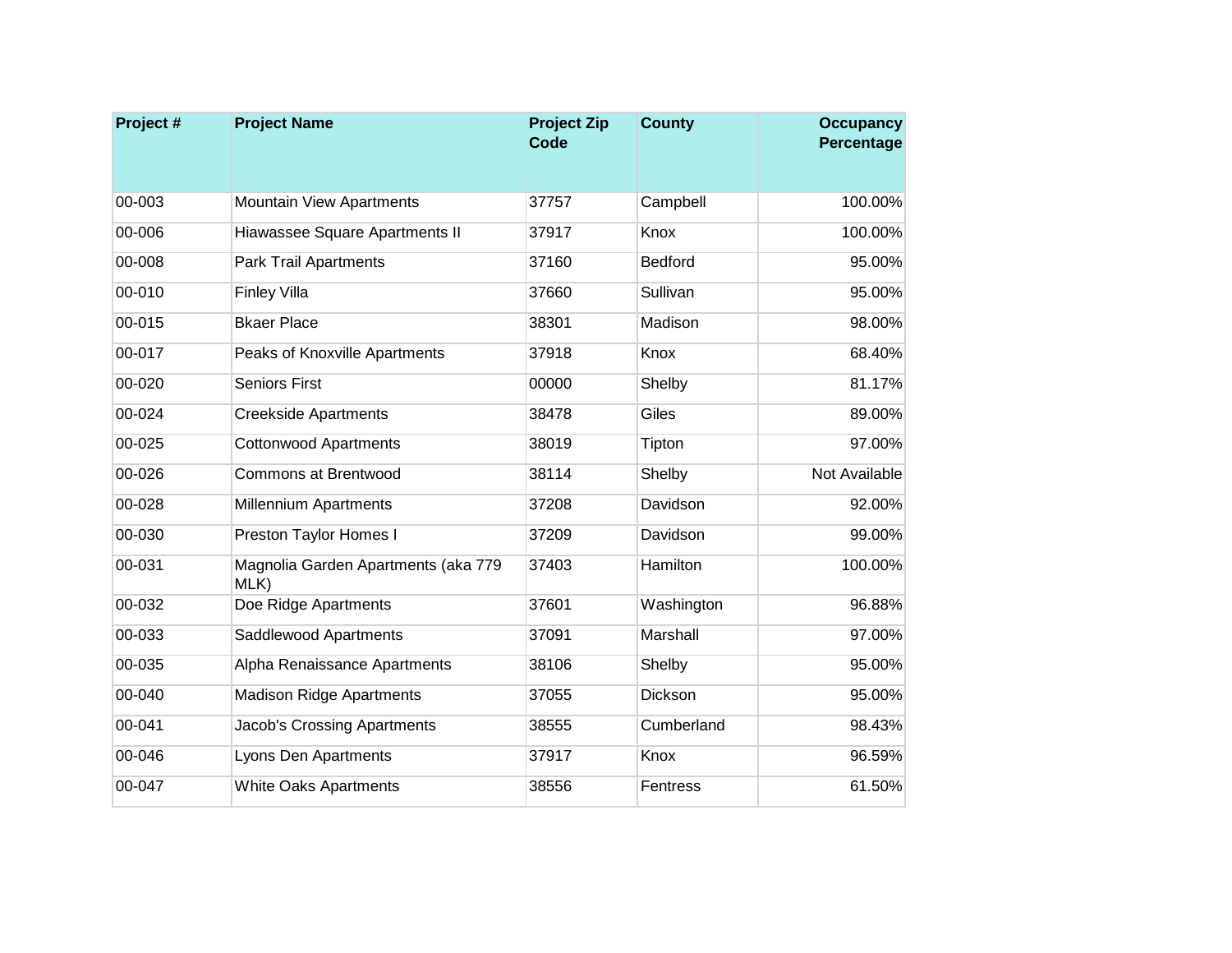| Project#   | <b>Project Name</b>                               | <b>Project Zip</b><br><b>Code</b> | <b>County</b> | <b>Occupancy</b><br>Percentage |
|------------|---------------------------------------------------|-----------------------------------|---------------|--------------------------------|
|            |                                                   |                                   |               |                                |
| 00-050     | Sunrise Luxury (aka Flat Iron Road<br>Apartments) | 38019                             | Tipton        | 94.23%                         |
| 00-102     | <b>Greenview Townhomes</b>                        | 38128                             | Shelby        | 86.80%                         |
| 00-103     | College Park Family I (aka Lemoyne<br>Garden)     | 38126                             | Shelby        | 89.72%                         |
| 00-104     | <b>Spring Branch Apartments</b>                   | 37115                             | Davidson      | 97.00%                         |
| 00-110     | <b>Sutherland Square Apartments</b>               | 37919                             | Knox          | 100.00%                        |
| 00-118     | <b>Berkshire Place Apartments</b>                 | 37206                             | Davidson      | 95.00%                         |
| 00-119     | <b>Trinity Hills Apartments</b>                   | 37207                             | Davidson      | 59.00%                         |
| 01-004     | <b>Ridgeview Apartments</b>                       | 38012                             | Haywood       | 96.00%                         |
| 01-005     | Lake Street Apartments                            | 38068                             | Fayette       | 100.00%                        |
| 01-006     | Valley View Garden Apartments                     | 37327                             | Sequatchie    | 94.00%                         |
| 01-007     | <b>Greenlaw Place Apartments</b>                  | 38107                             | Shelby        | 98.86%                         |
| $01 - 011$ | <b>Beason Wells Apartments</b>                    | 37660                             | Sullivan      | 97.00%                         |
| 01-012     | <b>Weaver Fields Apartments</b>                   | 38109                             | Shelby        | 95.00%                         |
| 01-014     | <b>Amber Pointe Apartments</b>                    | 37042                             | Montgomery    | 87.50%                         |
| 01-015     | <b>Trails of Dickson II</b>                       | 37055                             | Dickson       | 97.92%                         |
| 01-019     | Magnolia Landing Apartments                       | 38301                             | Madison       | 96.67%                         |
| 01-020     | Passport Homes                                    | 37921                             | Knox          | 100.00%                        |
| 01-022     | Chapel Ridge at Ripley                            | 38063                             | Lauderdale    | 95.00%                         |
| 01-023     | Lauderdale Homes (aka Autumn Hills)               | 38063                             | Lauderdale    | 82.73%                         |
| 01-024     | Memphis 102                                       | 38103                             | Shelby        | 78.86%                         |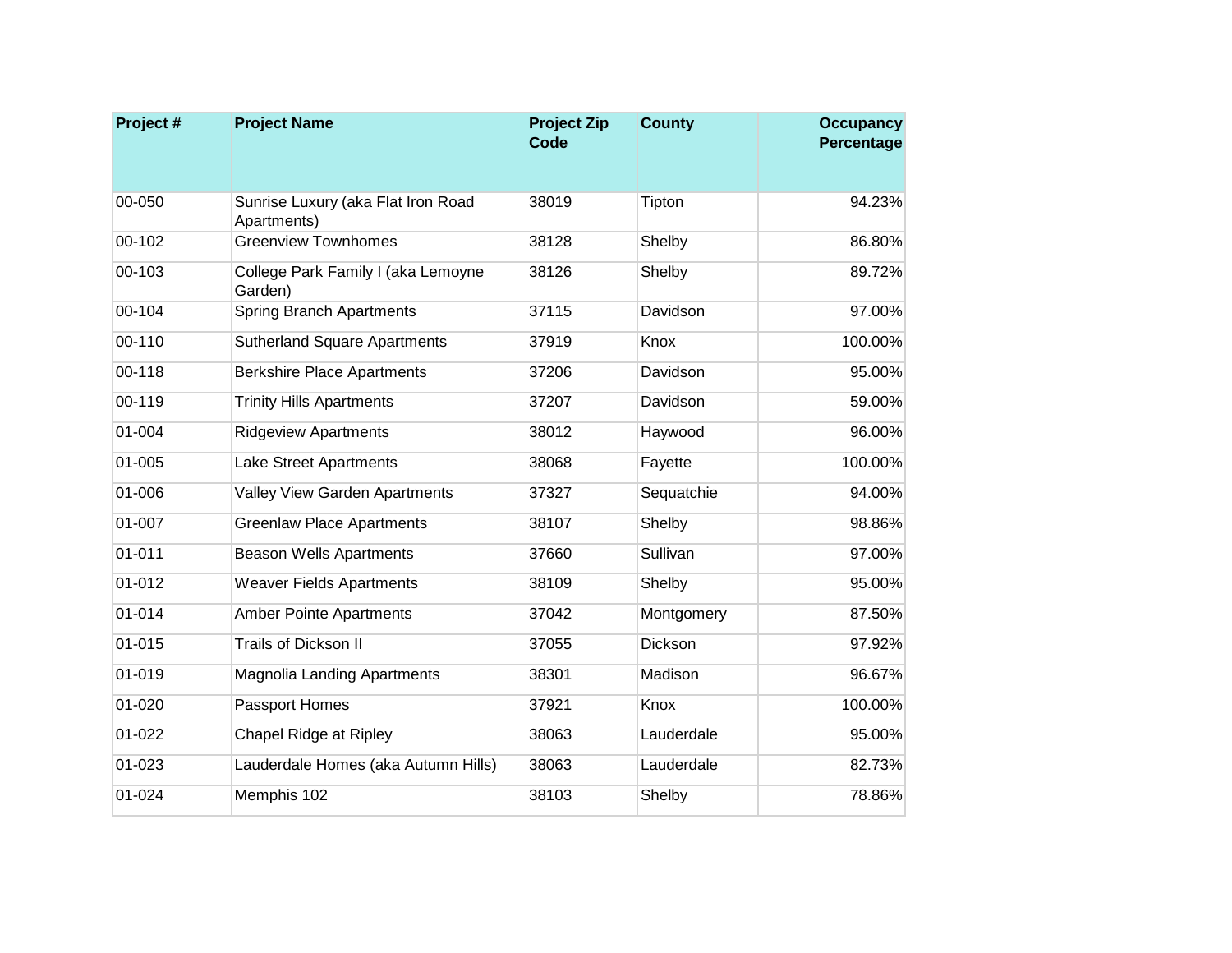| Project #  | <b>Project Name</b>                    | <b>Project Zip</b><br><b>Code</b> | <b>County</b>  | <b>Occupancy</b><br>Percentage |
|------------|----------------------------------------|-----------------------------------|----------------|--------------------------------|
| 01-025     | Oak Haven Apartments                   | 38345                             | Henderson      | 60.00%                         |
| 01-026     | Eastside Multifamily & Elderly Housing | 37160                             | <b>Bedford</b> | 99.00%                         |
| 01-030     | <b>Sycamore Place Apartments</b>       | 37015                             | Cheatham       | 99.00%                         |
| 01-033     | <b>Highlander Pointe Apartments</b>    | 37756                             | Scott          | 100.00%                        |
| 01-035     | Preston Taylor Homes II                | 37209                             | Davidson       | 99.00%                         |
| 01-041     | <b>Skyline Village Apartments</b>      | 37207                             | Davidson       | 98.00%                         |
| 01-042     | <b>Meadows of Milan Apartments</b>     | 38358                             | Gibson         | 83.30%                         |
| 01-044     | <b>Teller Village Apartments</b>       | 37830                             | Anderson       | 92.50%                         |
| 01-045     | <b>Riverbrook Apartments</b>           | 38012                             | Haywood        | 93.80%                         |
| 01-050     | <b>Mercury Court Apartments</b>        | 37210                             | Davidson       | 95.00%                         |
| $01 - 051$ | The Villas at Metro Center             | 37228                             | Davidson       | 95.00%                         |
| 01-052     | <b>Woodbine Cumberland Meadows</b>     | 37830                             | Davidson       | 100.00%                        |
| 01-053     | <b>Wesley Forest Townhomes II</b>      | 38109                             | Shelby         | 97.00%                         |
| 01-055     | <b>Garden Park</b>                     | 38478                             | Giles          | 98.00%                         |
| 01-056     | <b>Laurel House Apartments</b>         | 37203                             | Davidson       | 100.00%                        |
| $01 - 100$ | <b>Meadow Creek Apartments</b>         | 37072                             | Davidson       | 100.00%                        |
| 01-103     | <b>Alexian Court Apartments</b>        | 37409                             | Hamilton       | 93.60%                         |
| $01 - 105$ | Saddlebrook Senior Apartments          | 37087                             | Wilson         | 97.00%                         |
| 02-001     | <b>Whispering Meadows</b>              | 37650                             | Unicoi         | 95.31%                         |
| 02-003     | Dogwood Place Apartments               | 37412                             | Hamilton       | 99.00%                         |
| 02-007     | Memphis 150                            | 00000                             | Shelby         | 96.70%                         |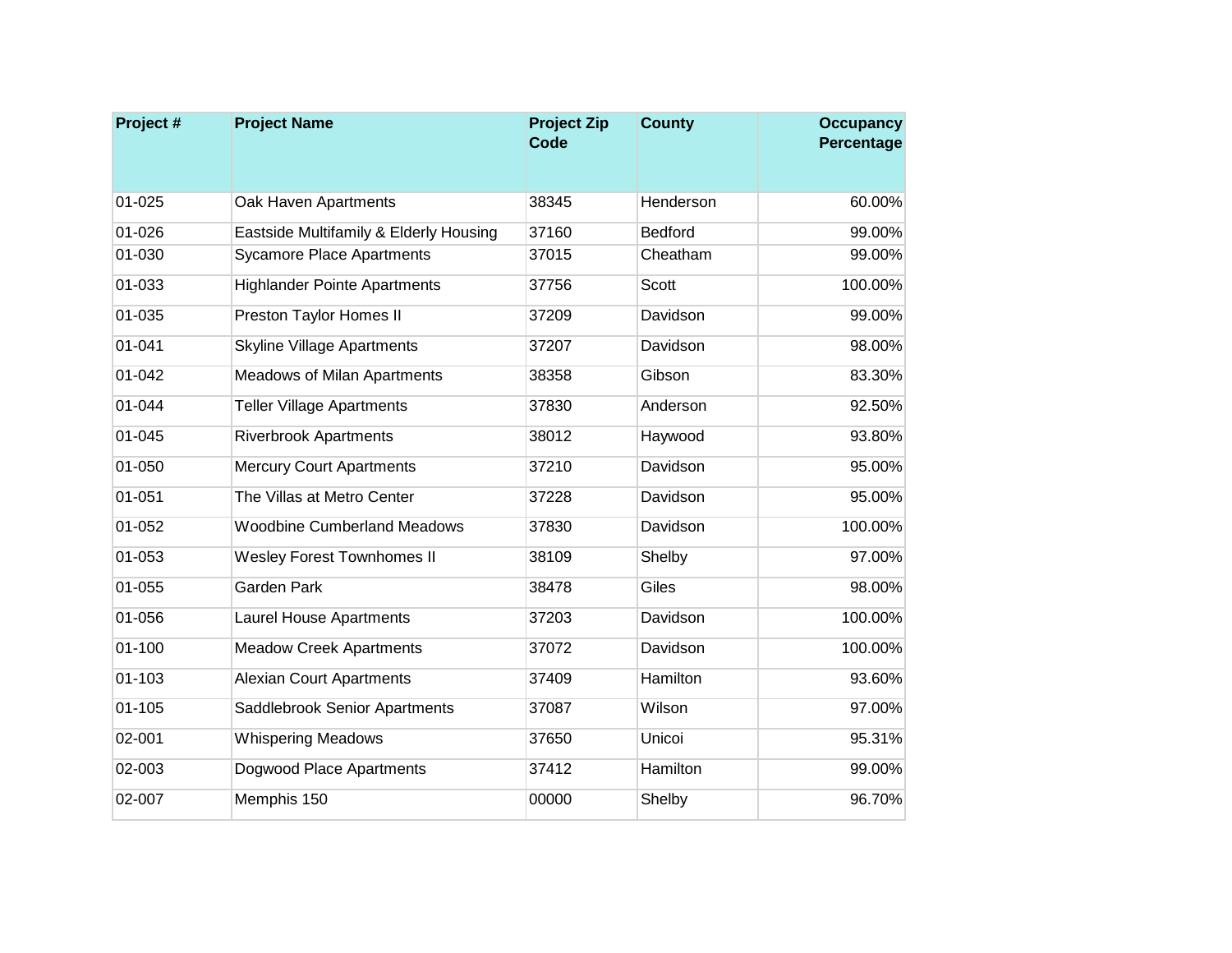| Project# | <b>Project Name</b>                | <b>Project Zip</b><br><b>Code</b> | <b>County</b> | <b>Occupancy</b><br>Percentage |
|----------|------------------------------------|-----------------------------------|---------------|--------------------------------|
|          |                                    |                                   |               |                                |
| 02-011   | New Rock Creek Apartments II       | 37388                             | Coffee        | 100.00%                        |
| 02-014   | The Metropolitan Apartments        | 38107                             | Shelby        | 100.00%                        |
| 02-020   | <b>Stone Ridge Park Apartments</b> | 37410                             | Hamilton      | 92.86%                         |
| 02-022   | <b>Orchard Park II</b>             | 37042                             | Montgomery    | 98.21%                         |
| 02-023   | <b>Willowwood Apartments</b>       | 38557                             | Cumberland    | 100.00%                        |
| 02-029   | <b>Cypress Creek Apartments</b>    | 38501                             | Putnam        | 95.00%                         |
| 02-030   | <b>Cottonwood Estates</b>          | 38019                             | Tipton        | 100.00%                        |
| 02-032   | <b>Grove Park Apartments</b>       | 38242                             | Henry         | 97.50%                         |
| 02-033   | <b>Briarwood Apartments</b>        | 37388                             | Coffee        | 88.90%                         |
| 02-034   | May Rose Place Apartments          | 38272                             | Hardin        | 91.00%                         |
| 02-044   | Knob Hill Apartments               | 38106                             | Shelby        | 93.00%                         |
| 02-045   | <b>Harvest Edge Apartments</b>     | 37098                             | Hickman       | 100.00%                        |
| 02-047   | 17th Street Apartments             | 37172                             | Robertson     | 95.00%                         |
| 02-050   | <b>Ellington View Apartments</b>   | 37207                             | Davidson      | 97.00%                         |
| 02-051   | <b>Parkview Apartments</b>         | 37887                             | Morgan        | 100.00%                        |
| 02-054   | The Villages at Alton Park         | 37410                             | Hamilton      | 90.00%                         |
| 02-201   | Dandridge Towers                   | 37211                             | Davidson      | 81.50%                         |
| 02-202   | <b>Memphis Towers</b>              | 38104                             | Shelby        | 95.00%                         |
| 02-203   | <b>Swiss Ridge Apartments</b>      | 37211                             | Davidson      | 95.24%                         |
| 02-206   | Chapel Ridge of Jackson            | 38305                             | Madison       | 92.74%                         |
| 02-209   | <b>Charles Seviers Tower</b>       | 37716                             | Anderson      | 97.00%                         |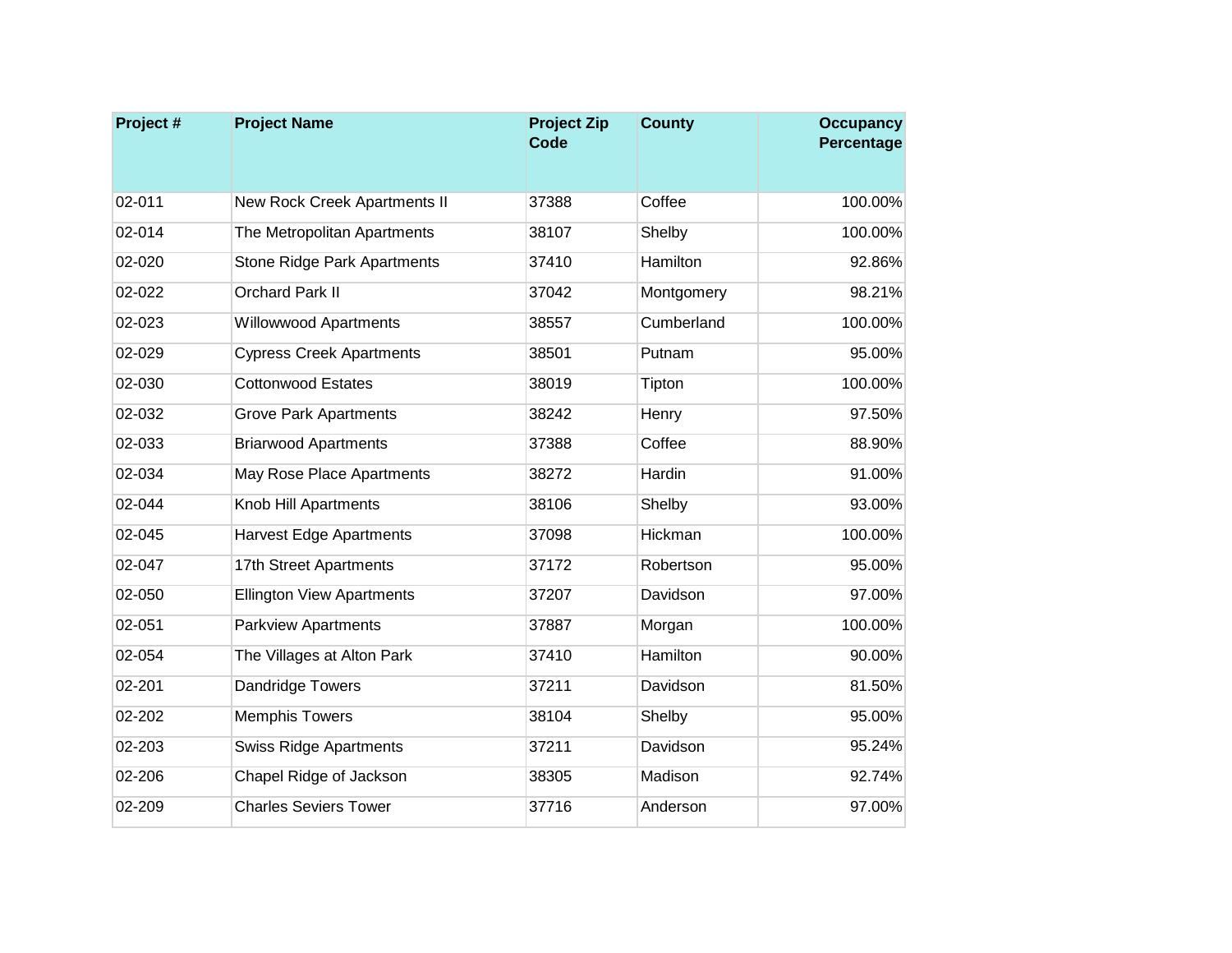| Project# | <b>Project Name</b>                   | <b>Project Zip</b><br><b>Code</b> | <b>County</b> | <b>Occupancy</b><br>Percentage |
|----------|---------------------------------------|-----------------------------------|---------------|--------------------------------|
|          |                                       |                                   |               |                                |
| 02-210   | <b>Maple Oak Apartments</b>           | 37660                             | Sullivan      | 97.00%                         |
| 03-001   | <b>River Highlands Apartments</b>     | 38401                             | Maury         | 97.00%                         |
| 03-002   | Meadows of Lebanon                    | 37087                             | Wilson        | 99.00%                         |
| 03-004   | <b>Cassell Ridge Apartments</b>       | 37921                             | Knox          | 100.00%                        |
| 03-010   | <b>Rivendell Apartments</b>           | 37355                             | Coffee        | 96.00%                         |
| 03-011   | New Rock Creek Road Apartments        | 37388                             | Coffee        | 92.00%                         |
| 03-016   | Arrington Estates of Henderson        | 38240                             | Chester       | 94.00%                         |
| 03-021   | The Villages at Alton Park II         | 37410                             | Hamilton      | 89.00%                         |
| 03-022   | Providence Place                      | 37665                             | Sullivan      | 96.88%                         |
| 03-025   | <b>Cane Creek Apartments</b>          | 38106                             | Shelby        | 87.00%                         |
| 03-026   | <b>Crockett Park Place Apartments</b> | 38106                             | Shelby        | 97.62%                         |
| 03-028   | Harmony Woods Apartments              | 39112                             | Shelby        | 87.00%                         |
| 03-031   | Woodglen Village                      | 38128                             | Shelby        | 100.00%                        |
| 03-034   | Chapel Ridge of Martin                | 38237                             | Weakley       | 88.00%                         |
| 03-039   | <b>Suncrest Estates</b>               | 37918                             | Knox          | 97.00%                         |
| 03-041   | <b>River Ridge</b>                    | 37821                             | Cocke         | 99.00%                         |
| 03-042   | <b>Hamilton Creek Apartments</b>      | 37013                             | Davidson      | 97.00%                         |
| 03-045   | Peyton Park Apartments                | 37087                             | Wilson        | 97.00%                         |
| 03-200   | Springdale Creek Apartments           | 38108                             | Shelby        | 92.00%                         |
| 03-201   | <b>Summit Towers</b>                  | 37902                             | Knox          | 99.00%                         |
| 03-203   | <b>Chickasaw Place Apartments</b>     | 38112                             | Shelby        | 96.32%                         |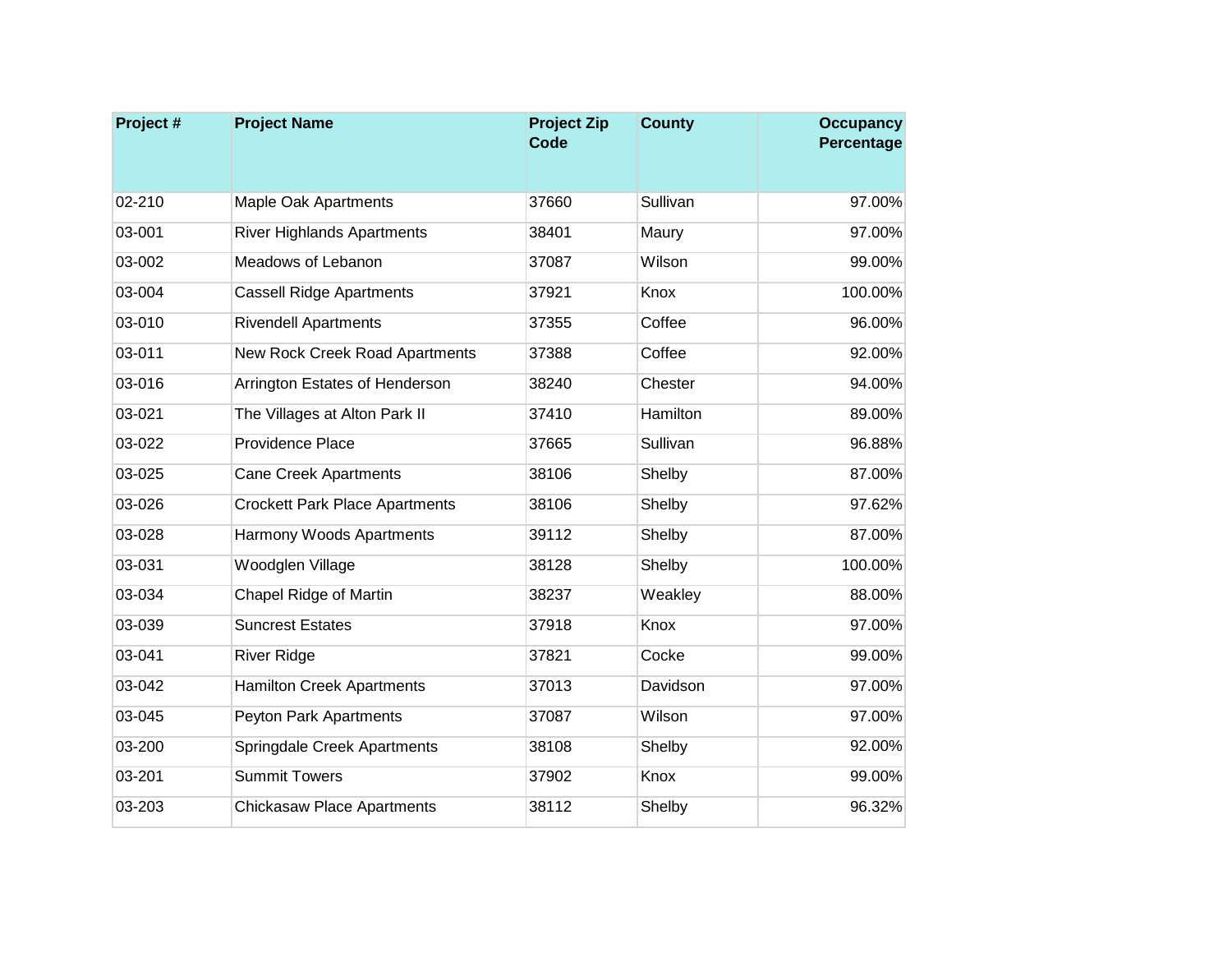| Project# | <b>Project Name</b>               | <b>Project Zip</b><br><b>Code</b> | <b>County</b>  | <b>Occupancy</b><br>Percentage |
|----------|-----------------------------------|-----------------------------------|----------------|--------------------------------|
|          |                                   |                                   |                |                                |
| 03-204   | <b>Forest View Apartments</b>     | 37122                             | Wilson         | 98.46%                         |
| 03-210   | Morningside Gardens               | 37917                             | Knox           | 98.00%                         |
| 03-214   | <b>Robinhood Park Apartments</b>  | 38111                             | Shelby         | 100.00%                        |
| 03-217   | Lakeside Apartments               | 37076                             | Davidson       | 100.00%                        |
| 04-005   | <b>Hidden Oaks</b>                | 37745                             | Greene         | 94.44%                         |
| 04-015   | <b>Fowler Multifamily</b>         | 38126                             | Shelby         | 97.00%                         |
| 04-016   | Latham Terrace                    | 38126                             | Shelby         | 99.00%                         |
| 04-017   | <b>April Woods Apartments</b>     | 38107                             | Shelby         | 97.00%                         |
| 04-018   | Memphis 2004                      | 38109                             | Shelby         | 82.76%                         |
| 04-022   | <b>Cocke Estates</b>              | 37821                             | Cocke          | 96.59%                         |
| 04-023   | <b>Short Mountain Village</b>     | 37166                             | DeKalb         | Not Available                  |
| 04-024   | <b>Orleans Terrace</b>            | 37605                             | Washington     | 83.00%                         |
| 04-027   | <b>LaFollette Estates</b>         | 37766                             | Campbell       | 90.90%                         |
| 04-028   | <b>Blue Springs Village</b>       | 37743                             | Greene         | 93.00%                         |
| 04-033   | <b>Sutherland Park Apartments</b> | 37919                             | Knox           | 98.33%                         |
| 04-036   | Kingston Springs                  | 37605                             | Washington     | 92.59%                         |
| 04-040   | <b>Beaver Hollow</b>              | 37601                             | Washington     | 100.00%                        |
| 04-043   | Kingsview                         | 37760                             | Sullivan       | 96.00%                         |
| 04-046   | Church Hill Village Apartments    | 37642                             | <b>Hawkins</b> | 95.83%                         |
| 04-047   | Hallmark at Fisk                  | 37203                             | Davidson       | 96.67%                         |
| 04-048   | <b>Plymouth Ridge</b>             | 37601                             | Washington     | 92.00%                         |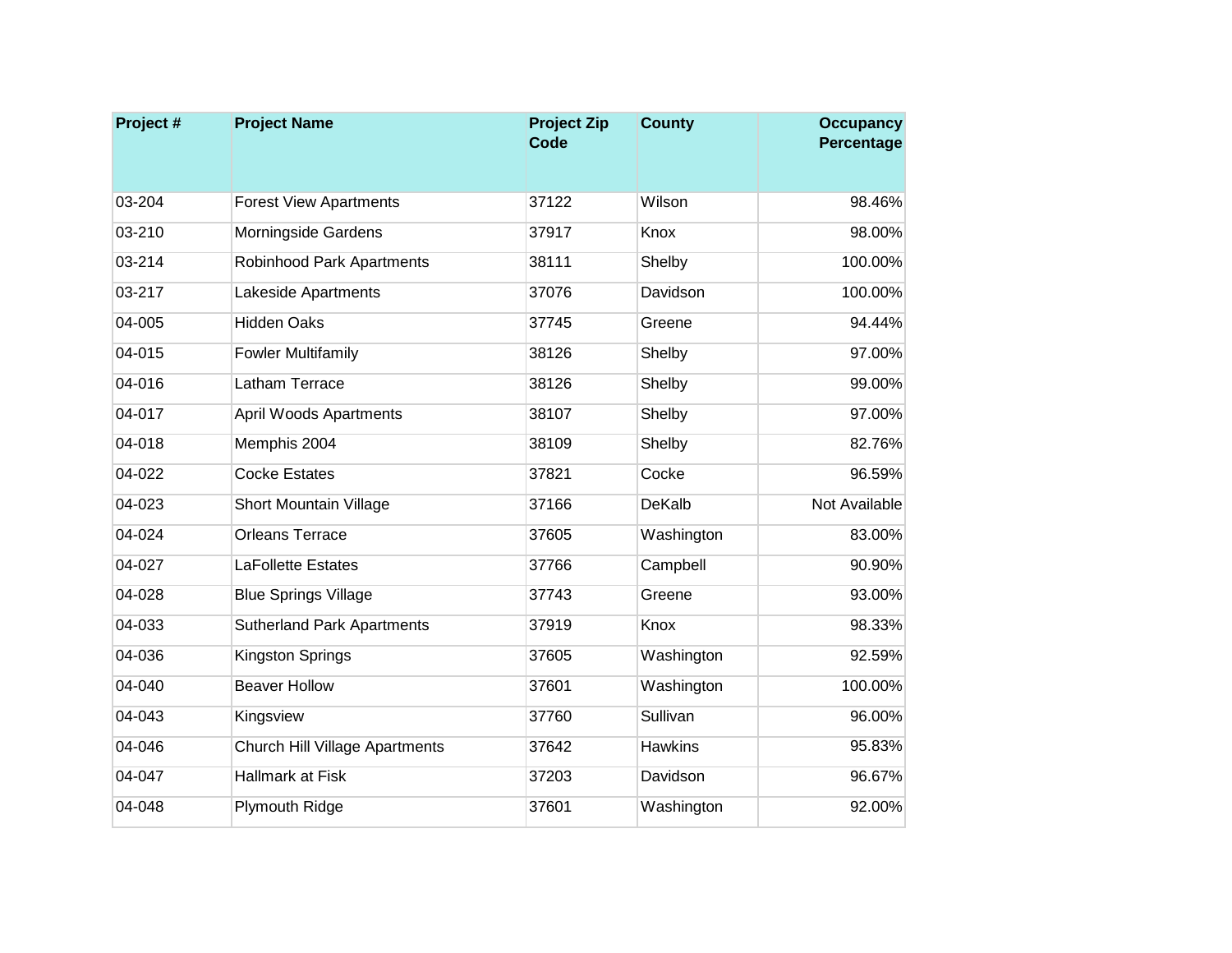| Project# | <b>Project Name</b>                           | <b>Project Zip</b><br><b>Code</b> | <b>County</b> | <b>Occupancy</b><br>Percentage |
|----------|-----------------------------------------------|-----------------------------------|---------------|--------------------------------|
|          |                                               |                                   |               |                                |
| 04-049   | <b>Summerdale Apartments</b>                  | 37601                             | Washington    | 93.75%                         |
| 04-054   | The Villages at Alton Park III                | 37410                             | Hamilton      | 85.00%                         |
| 04-201   | <b>Wedgewood Towers</b>                       | 37203                             | Davidson      | 97.00%                         |
| 04-202   | <b>Boynton Overlook</b>                       | 37402                             | Hamilton      | 97.00%                         |
| 04-204   | Watauga Square                                | 37604                             | Washington    | 97.00%                         |
| 04-206   | The Villages at Old Hickory                   | 38305                             | Madison       | 98.00%                         |
| 04-211   | Chapel Ridge of Gallatin                      | 37066                             | Sumner        | 95.19%                         |
| 04-220   | Parkway Village Apartments                    | 38118                             | Shelby        | 84.11%                         |
| 05-001   | <b>Cummings Place Apartments</b>              | 37419                             | Hamilton      | 97.00%                         |
| 05-007   | <b>Eagles Landing Apartments</b>              | 38125                             | Shelby        | 98.95%                         |
| 05-009   | The Preserve at Metro Center                  | 37228                             | Davidson      | 96.00%                         |
| 05-010   | The Ridge at Jackson                          | 38301                             | Madison       | 100.00%                        |
| 05-019   | George Washington School Senior<br>Apartments | 37660                             | Sullivan      | 98.10%                         |
| 05-022   | University Place Elderly (Phase I)            | 38104                             | Shelby        | 98.00%                         |
| 05-026   | <b>Whitehall Cove</b>                         | 38301                             | Madison       | 94.00%                         |
| 05-032   | Deer Run Apartments                           | 37854                             | Roane         | 88.89%                         |
| 05-033   | <b>Oak Crest Apartments</b>                   | 37920                             | Knox          | 97.22%                         |
| 05-035   | <b>Johnson Apartments</b>                     | 37406                             | Hamilton      | 86.00%                         |
| 05-036   | <b>Madison Place Apartments</b>               | 38301                             | Madison       | 89.00%                         |
| 05-037   | Harold E. Ford Senior Villas                  | 38109                             | Shelby        | 98.00%                         |
| 05-048   | <b>Riverview Park Apartments</b>              | 37914                             | Knox          | 86.00%                         |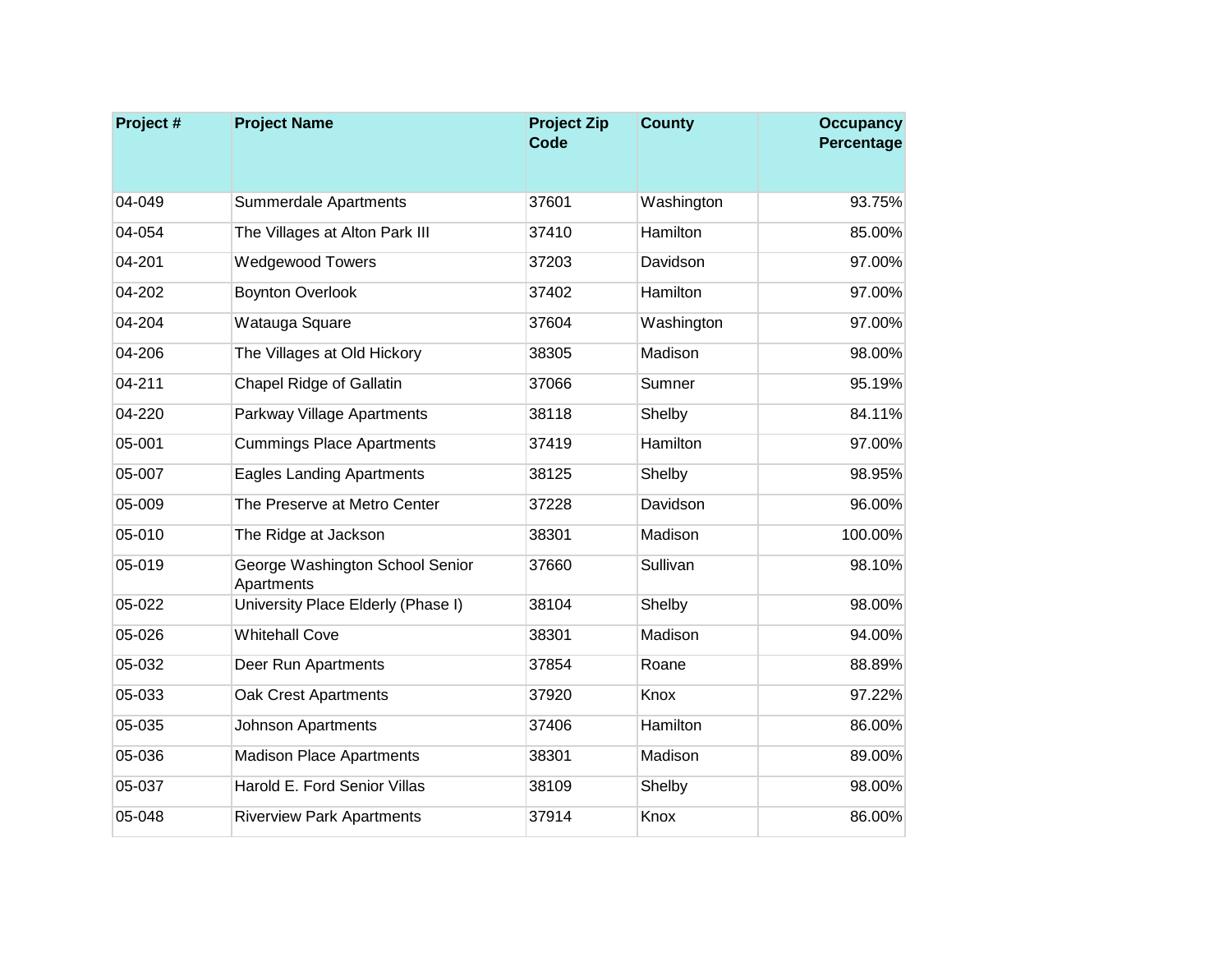| Project# | <b>Project Name</b>                 | <b>Project Zip</b><br><b>Code</b> | <b>County</b> | <b>Occupancy</b><br>Percentage |
|----------|-------------------------------------|-----------------------------------|---------------|--------------------------------|
|          |                                     |                                   |               |                                |
| 05-049   | <b>Stonebridge Apartments</b>       | 38401                             | Maury         | 86.00%                         |
| 05-050   | Hermitage Manor Apartments          | 37076                             | Davidson      | 96.43%                         |
| 05-051   | <b>Hixson Court Apartments</b>      | 37415                             | Hamilton      | 100.00%                        |
| 05-052   | <b>Swiss View Apartments</b>        | 37211                             | Davidson      | 96.88%                         |
| 05-053   | Hallmark at Columbia                | 38401                             | Maury         | 92.19%                         |
| 05-054   | <b>Crossland Place Apartments</b>   | 37040                             | Montgomery    | 98.00%                         |
| 05-055   | Hallmark at Bellevue                | 37209                             | Davidson      | 100.00%                        |
| 05-058   | Hillsdale Place Apartments          | 37404                             | Hamilton      | 96.88%                         |
| 05-059   | <b>Riverbend Place</b>              | 38107                             | Shelby        | 100.00%                        |
| 05-203   | <b>Burning Tree Apartments</b>      | 37076                             | Davidson      | 96.07%                         |
| 05-204   | <b>Patrician Terrace Apartments</b> | 38305                             | Madison       | 87.25%                         |
| 05-205   | Southwind Lakes Apartments          | 38125                             | Shelby        | 92.50%                         |
| 05-207   | <b>Knollcrest Manor Apartments</b>  | 38583                             | White         | 98.00%                         |
| 05-208   | <b>Parkview Manor Apartments</b>    | 38261                             | Obion         | 100.00%                        |
| 05-209   | <b>Tyson Park Apartments</b>        | 38242                             | Henry         | 100.00%                        |
| 05-213   | <b>Tanglewood Apartments</b>        | 38134                             | Shelby        | 79.00%                         |
| 05-215   | Lexington Charter Oaks Apartments   | 38116                             | Shelby        | Not Available                  |
| 05-217   | <b>Breezy Point Apartments</b>      | 38127                             | Shelby        | 99.41%                         |
| 05-220   | Aspenwood Square Apartments         | 38115                             | Shelby        | 91.67%                         |
| 05-221   | Chippington I and II Apartments     | 37115                             | Davidson      | 97.29%                         |
| 06-001   | <b>Riverpark Apartments II</b>      | 37862                             | Sevier        | 94.00%                         |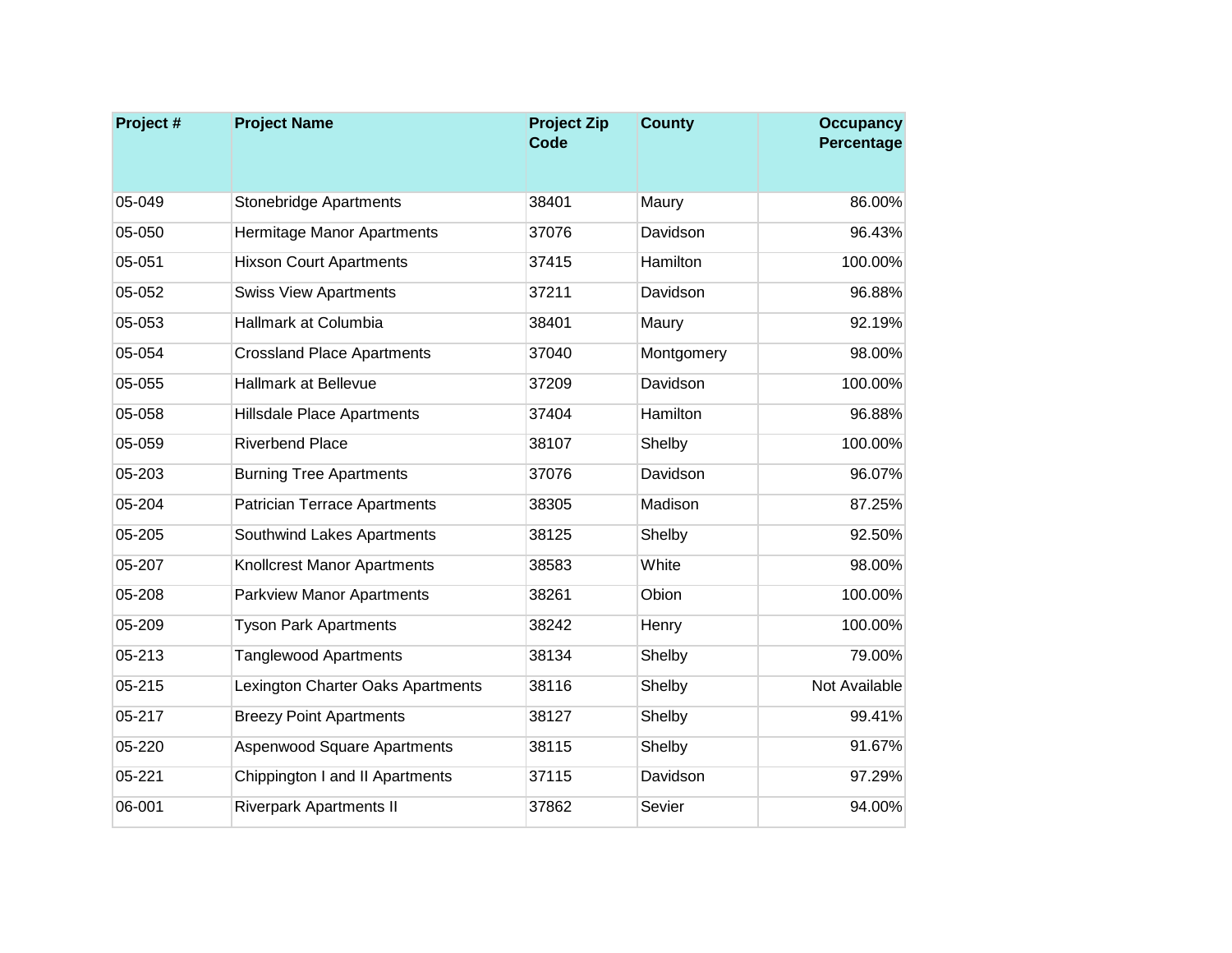| Project# | <b>Project Name</b>                      | <b>Project Zip</b><br><b>Code</b> | <b>County</b>   | <b>Occupancy</b><br>Percentage |
|----------|------------------------------------------|-----------------------------------|-----------------|--------------------------------|
|          |                                          |                                   |                 |                                |
| 06-005   | Springdale Creek Apartments              | 38108                             | Shelby          | 91.00%                         |
| 06-008   | The Highlands Apartments                 | 37404                             | <b>Hamilton</b> | 100.00%                        |
| 06-010   | <b>Sutherland View Apartments</b>        | 37919                             | <b>Knox</b>     | 94.57%                         |
| 06-011   | <b>Cassell View Apartments</b>           | 37921                             | Knox            | 97.00%                         |
| 06-012   | University Place II                      | 38104                             | Shelby          | 92.00%                         |
| 06-014   | Northgate Crossing                       | 37343                             | Hamilton        | 98.15%                         |
| 06-025   | <b>Greenwood Terrace</b>                 | 37406                             | Hamilton        | 100.00%                        |
| 06-026   | Sage Meadows                             | 37620                             | Sullivan        | 94.00%                         |
| 06-027   | Vista Ridge                              | 37379                             | Hamilton        | 97.00%                         |
| 06-031   | <b>Spring Lake Apartments</b>            | 37311                             | <b>Bradley</b>  | 92.50%                         |
| 06-032   | <b>Clarksville Heights Apartments</b>    | 37040                             | Montgomery      | 93.80%                         |
| 06-033   | <b>Green Meadows Townhomes</b>           | 38555                             | Cumberland      | 100.00%                        |
| 06-037   | <b>Station Lofts</b>                     | 37201                             | Davidson        | 96.87%                         |
| 06-039   | <b>Wilson Village</b>                    | 37912                             | Knox            | 92.00%                         |
| 06-040   | <b>Crossland Manor Apartments</b>        | 37040                             | Montgomery      | 98.00%                         |
| 06-101   | Levi Landings                            | 38109                             | Shelby          | 100.00%                        |
| 06-103   | <b>Lakeview Manor Apartments</b>         | 38109                             | Shelby          | 98.00%                         |
| 06-200   | Ramblewood Apartments                    | 37040                             | Montgomery      | 98.76%                         |
| 06-202   | <b>East Pointe</b>                       | 38301                             | Madison         | 97.00%                         |
| 06-203   | <b>Uptown Senior Housing Development</b> | 38105                             | Shelby          | 99.00%                         |
| 06-206   | Ada Ferrell Garden Apartments            | 37388                             | Coffee          | Not Available                  |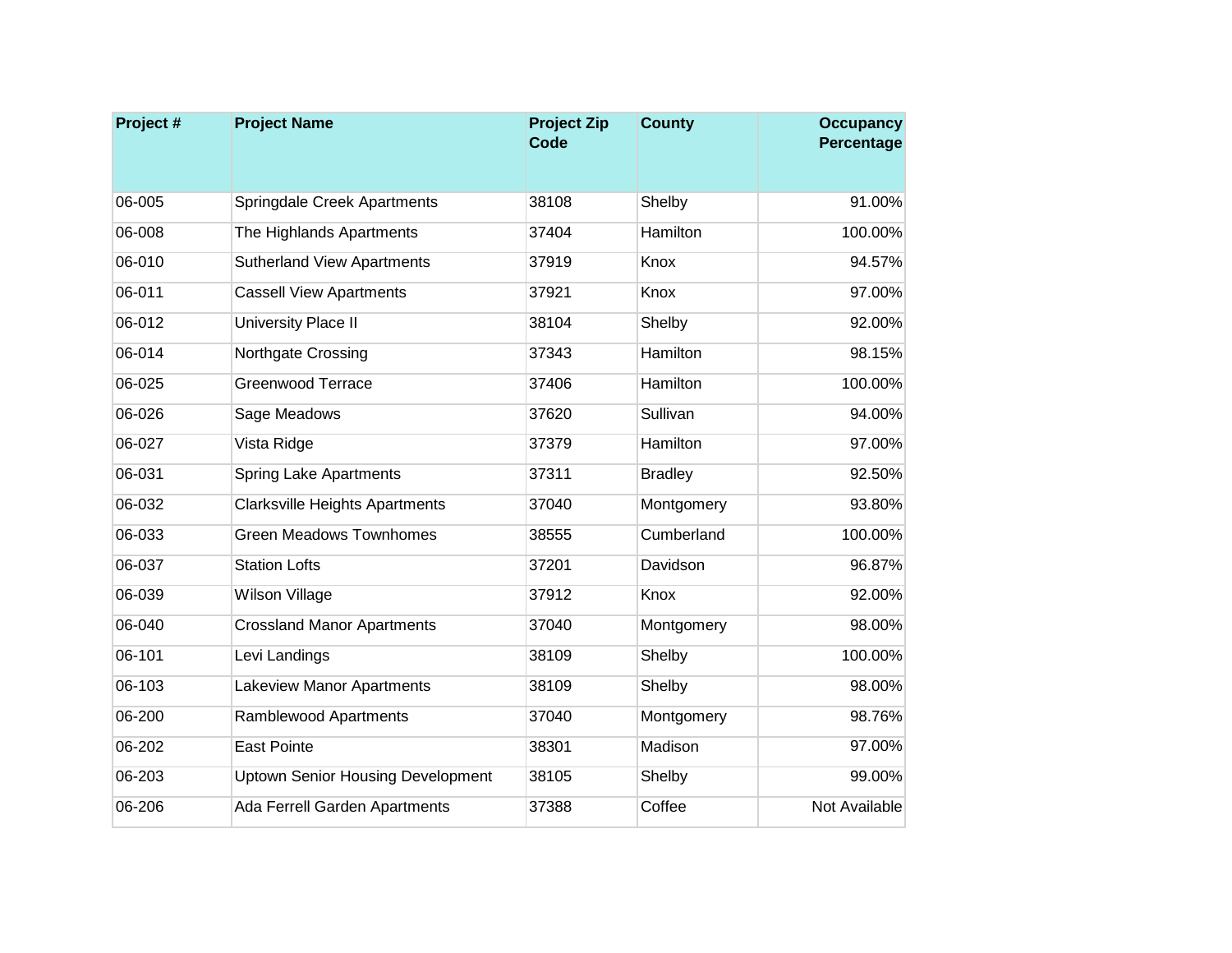| Project# | <b>Project Name</b>                    | <b>Project Zip</b><br><b>Code</b> | <b>County</b> | <b>Occupancy</b><br>Percentage |
|----------|----------------------------------------|-----------------------------------|---------------|--------------------------------|
|          |                                        |                                   |               |                                |
| 06-207   | <b>Westview Towers Apartments</b>      | 37919                             | Knox          | 98.59%                         |
| 06-209   | Ashland Lakes Apartments (Phase I)     | 38125                             | Shelby        | 95.00%                         |
| 06-212   | <b>Hickory Forest Apartments</b>       | 37211                             | Davidson      | 99.10%                         |
| 06-213   | <b>Greenbriar Apartments</b>           | 38127                             | Shelby        | 99.51%                         |
| 06-214   | <b>Rolling Hills Apartments</b>        | 38127                             | Shelby        | 99.27%                         |
| 06-217   | Weatherly Ridge Apartments (Phase I)   | 37013                             | Davidson      | 100.00%                        |
| 07-003   | <b>City View Apartments</b>            | 37669                             | Sullivan      | 97.70%                         |
| 07-021   | Legends Park East                      | 38105                             | Shelby        | 96.00%                         |
| 07-022   | University Place III                   | 38104                             | Shelby        | 93.00%                         |
| 07-025   | <b>Cane Creek Apartments</b>           | 38501                             | Putnam        | 96.10%                         |
| 07-027   | Rivendell Apartments (Phase II)        | 37355                             | Coffee        | 100.00%                        |
| 07-037   | <b>Colony Square Apartments</b>        | 37167                             | Rutherford    | 98.75%                         |
| 07-053   | <b>Berkley Spring</b>                  | 38464                             | Lawrence      | 95.00%                         |
| 07-200   | Whispering Oaks (aka Welch Bend)       | 37211                             | Davidson      | 97.72%                         |
| 07-206   | <b>Charter Village Apartments</b>      | 37115                             | Davidson      | 99.00%                         |
| 07-207   | <b>Ridgebrook Apartments</b>           | 37921                             | Knox          | 97.24%                         |
| 07-208   | <b>Summit Park Apartments</b>          | 38116                             | Shelby        | 94.77%                         |
| 07-209   | <b>Margaret Robinson Apartments</b>    | 37076                             | Davidson      | 95.94%                         |
| 07-212   | The Retreat at Dry Creek Farms Phase I | 37072                             | Davidson      | 97.70%                         |
| 07-216   | <b>Lincoln Manor Apartments</b>        | 37813                             | Hamblen       | 94.92%                         |
| 07-217   | <b>McMillan Towers</b>                 | 38301                             | Madison       | 97.00%                         |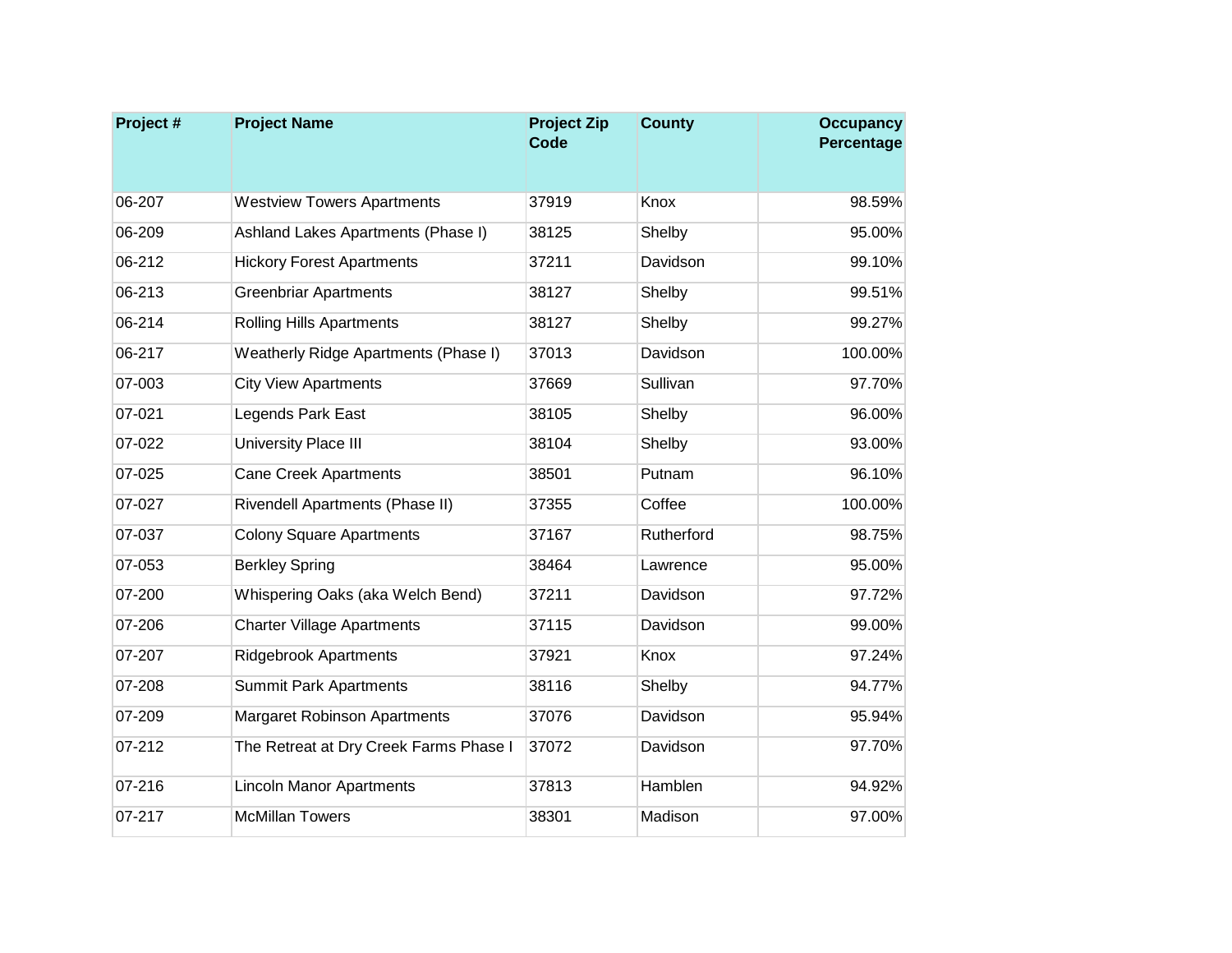| Project# | <b>Project Name</b>                             | <b>Project Zip</b><br><b>Code</b> | <b>County</b>  | <b>Occupancy</b><br>Percentage |
|----------|-------------------------------------------------|-----------------------------------|----------------|--------------------------------|
|          |                                                 |                                   |                |                                |
| 07-218   | <b>John Calvin Apartments</b>                   | 37343                             | Hamilton       | 98.93%                         |
| 07-219   | <b>Hillcrest Apartments</b>                     | 38116                             | Shelby         | 95.37%                         |
| 07-222   | <b>Hilldale Apartments</b>                      | 38128                             | Shelby         | 67.57%                         |
| 07-224   | <b>Corning Village Apartments</b>               | 38127                             | Shelby         | 97.00%                         |
| 08-001   | Weatherly Ridge Apartments (Phase II)           | 37013                             | Davidson       | 95.80%                         |
| 08-002   | <b>Riverview Place</b>                          | 37622                             | Sullivan       | 100.00%                        |
| 08-008   | Jordan Landing                                  | 37380                             | Marion         | 90.00%                         |
| 08-010   | Williamsburg Landing                            | 38237                             | Weakley        | 94.00%                         |
| 08-022   | <b>Town Creek Village</b>                       | 37771                             | Loudon         | 95.83%                         |
| 08-023   | Lynnridge Apartments                            | 37643                             | Carter         | 89.20%                         |
| 08-025   | <b>Gist Creek Apartments</b>                    | 37876                             | Sevier         | 100.00%                        |
| 08-027   | The Peaks of Loudon                             | 37774                             | Loudon         | 98.00%                         |
| 08-028   | <b>Centennial Pass</b>                          | 38301                             | Madison        | 100.00%                        |
| 08-048   | Dogwood Ridge Apartments                        | 37864                             | Sevier         | 94.00%                         |
| 08-054   | October Homes                                   | 37115                             | Davidson       | 97.00%                         |
| 08-059   | <b>Chapel Place Homes</b>                       | 38109                             | Shelby         | Not Available                  |
| 08-062   | Paddock Ridge                                   | 37160                             | <b>Bedford</b> | 86.00%                         |
| 08-063   | Water Mill Apartments (aka Caspian Hills) 37062 |                                   | Williamson     | 100.00%                        |
| 08-064   | Village at Cypresswood                          | 38104                             | Shelby         | 91.00%                         |
| 08-065   | The Ridge at Shelbyville                        | 37160                             | <b>Bedford</b> | 94.44%                         |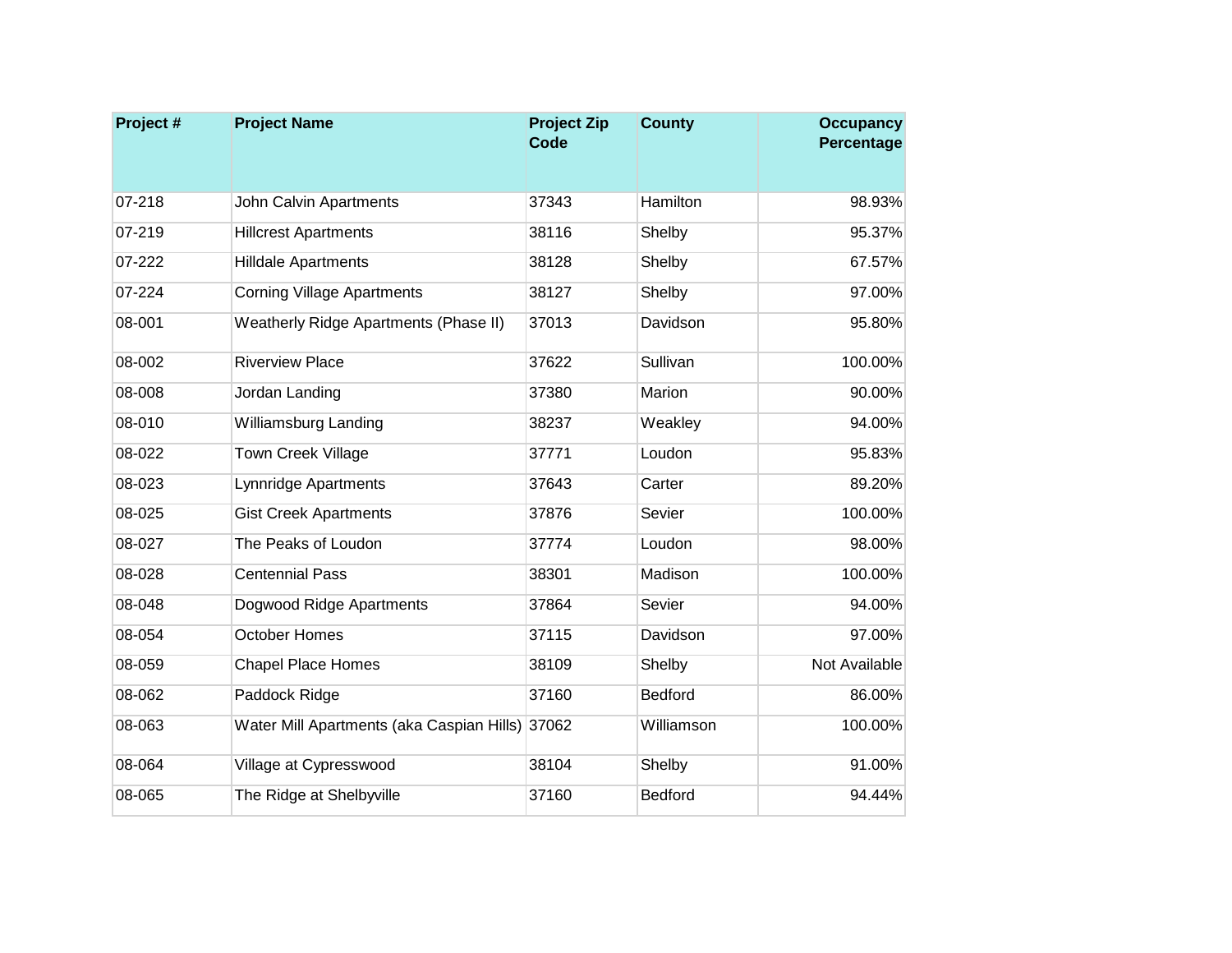| Project# | <b>Project Name</b>                 | <b>Project Zip</b><br><b>Code</b> | <b>County</b>  | <b>Occupancy</b><br>Percentage |
|----------|-------------------------------------|-----------------------------------|----------------|--------------------------------|
|          |                                     |                                   |                |                                |
| 08-066   | <b>Jefferson Street Lofts</b>       | 37208                             | Davidson       | 98.57%                         |
| 08-067   | Nance Place Apartments              | 37210                             | Davidson       | 94.49%                         |
| 08-069   | <b>Hickory Ridge Apartments</b>     | 37189                             | Davidson       | 100.00%                        |
| 08-200   | Ashland Lakes Apartments (Phase II) | 38125                             | Shelby         | 94.30%                         |
| 08-201   | <b>Hickory Hollow Tower</b>         | 37013                             | Davidson       | 99.94%                         |
| 08-202   | <b>Pershing Park Apartments</b>     | 38127                             | Shelby         | 100.00%                        |
| 08-204   | <b>Ridgecrest Apartments</b>        | 38127                             | Shelby         | 96.48%                         |
| 08-211   | <b>Lynnwood Apartments</b>          | 37643                             | Carter         | 62.58%                         |
| 08-212   | <b>Belle Meade Apartments</b>       | 37921                             | Knox           | 100.00%                        |
| 08-213   | <b>Creekwood Apartments</b>         | 37769                             | Anderson       | 95.00%                         |
| 08-214   | Kensington Addition Apartments II   | 37849                             | Knox           | 97.00%                         |
| 08-215   | Kensington Associates Apartments II | 37849                             | Knox           | 92.00%                         |
| 08-217   | The Pines Apartments                | 37909                             | Knox           | 98.68%                         |
| 09-004   | Legends Park West                   | 38105                             | Shelby         | 98.00%                         |
| 09-016   | <b>Hunter Ridge Apartments</b>      | 35817                             | Carroll        | 91.00%                         |
| 09-020   | Rosewood Place Apartments           | 38375                             | <b>McNairy</b> | 100.00%                        |
| 09-025   | <b>Eastport Elderly Complex</b>     | 37915                             | Knox           | 100.00%                        |
| 09-027   | <b>Gallaway Manor Apartments</b>    | 38036                             | Fayette        | 94.00%                         |
| 09-028   | Lexington Civic Housing             | 38351                             | Henderson      | 96.00%                         |
| 09-052   | Stoneridge Estates                  | 38583                             | White          | 94.00%                         |
| 09-056   | <b>Mountain Hollow</b>              | 37643                             | Carter         | 92.00%                         |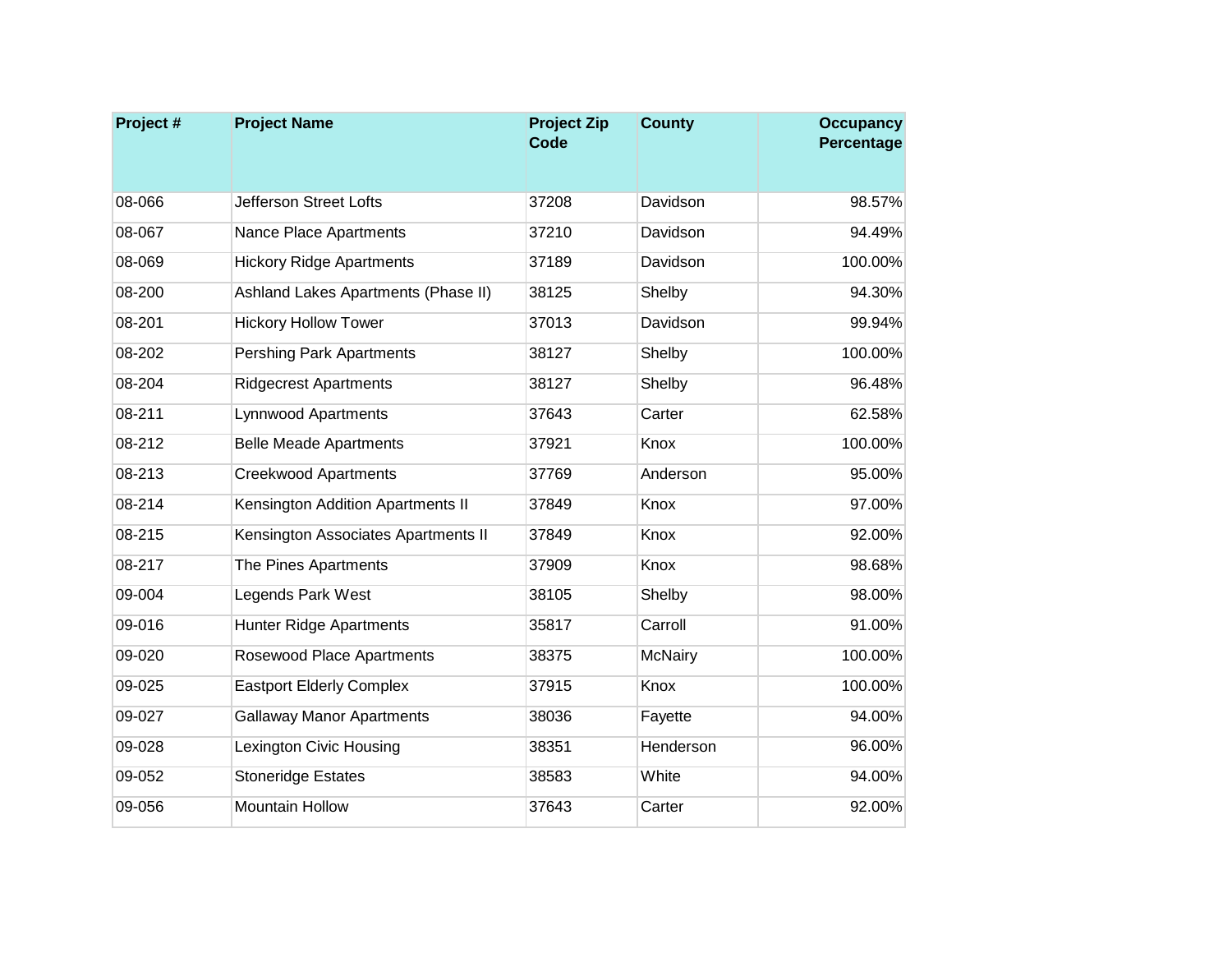| Project# | <b>Project Name</b>                 | <b>Project Zip</b><br><b>Code</b> | <b>County</b> | <b>Occupancy</b><br>Percentage |
|----------|-------------------------------------|-----------------------------------|---------------|--------------------------------|
|          |                                     |                                   |               |                                |
| 09-058   | Jeffrey Meadows                     | 38351                             | Henderson     | 91.00%                         |
| 09-060   | Flenniken Housing                   | 37920                             | Knox          | 98.00%                         |
| 09-073   | Airway Ridge                        | 37777                             | Knox          | 92.00%                         |
| 09-101   | April Woods Apartments II           | 38107                             | Shelby        | 94.00%                         |
| 09-102   | Royce Hill Towns & Gardens          | 27830                             | Anderson      | 98.60%                         |
| 09-103   | <b>Crescent Park Estates</b>        | 37110                             | Crockett      | 96.88%                         |
| 09-104   | Hanover Ridge                       | 37013                             | Davidson      | 100.00%                        |
| 09-105   | <b>Orchard View Apartments</b>      | 37110                             | Warren        | 93.80%                         |
| 09-106   | <b>Quail Run Estates</b>            | 37110                             | Warren        | 86.00%                         |
| 09-107   | Horn Lake Apartments                | 38109                             | Shelby        | 92.00%                         |
| 09-108   | <b>Walker Rosa Apartments</b>       | 37665                             | Sullivan      | 68.00%                         |
| 09-110   | Hallmark at Oak Ridge               | 37830                             | Anderson      | 89.00%                         |
| 09-111   | <b>Prairie Creek Estates</b>        | 38012                             | Haywood       | 93.75%                         |
| 09-112   | Park Ridge Estates of Lawrenceburg  | 38464                             | Lawrence      | 90.91%                         |
| 09-113   | <b>Sherwood Forest</b>              | 37167                             | Rutherford    | 98.00%                         |
| 09-114   | <b>Allen Creek</b>                  | 37660                             | Sullivan      | 98.33%                         |
| 09-115   | Autumn Wood Terrace Apartments      | 37076                             | Davidson      | 100.00%                        |
| 09-116   | <b>Greenview Village</b>            | 37849                             | Knox          | 97.70%                         |
| 09-118   | <b>East River Place Apartments</b>  | 37206                             | Davidson      | 96.62%                         |
| 09-119   | Lyons Ridge Apartments              | 38109                             | Shelby        | 86.00%                         |
| 09-120   | <b>Brookwood Terrace Apartments</b> | 37130                             | Rutherford    | 93.00%                         |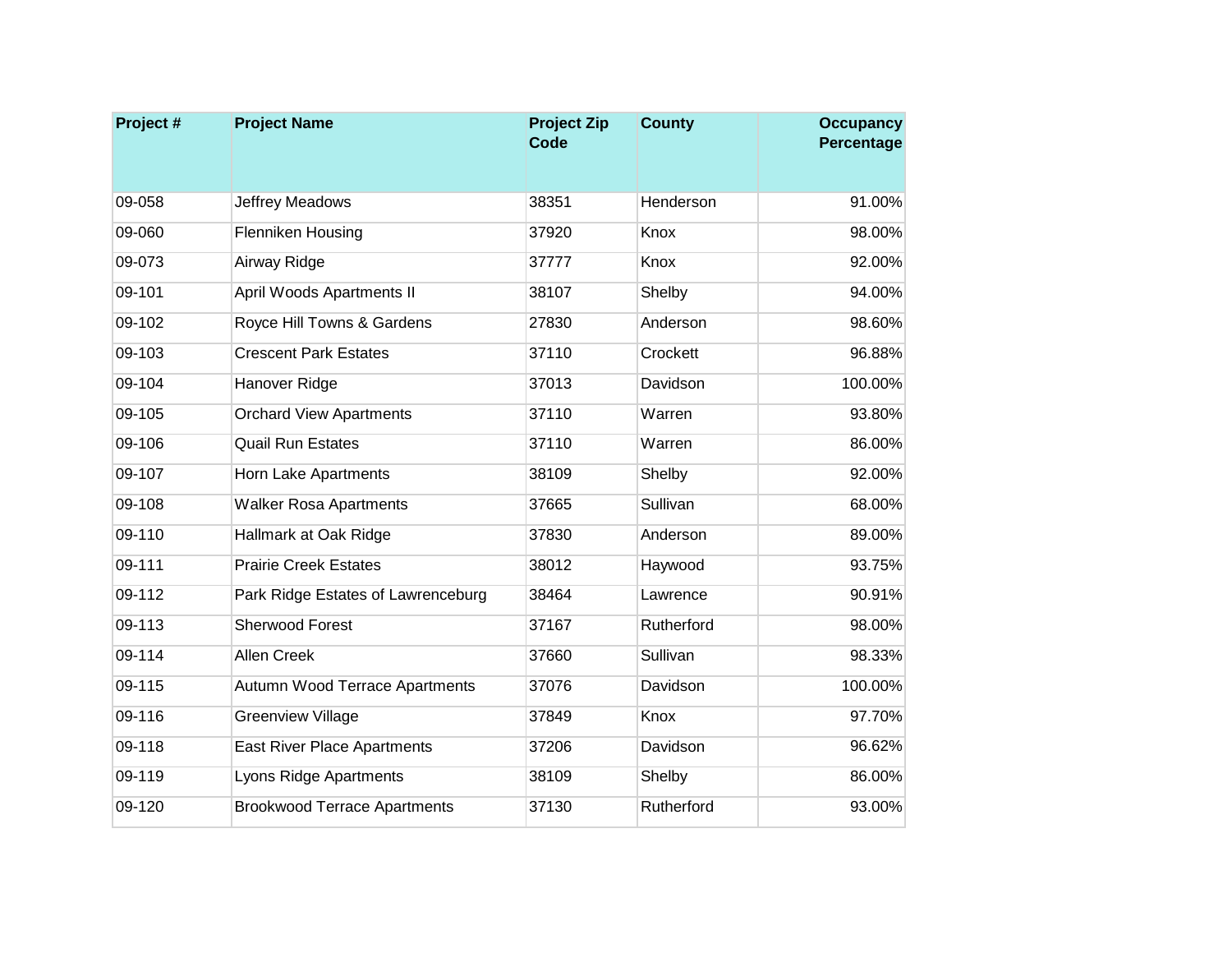| Project# | <b>Project Name</b>               | <b>Project Zip</b><br><b>Code</b> | <b>County</b> | <b>Occupancy</b><br>Percentage |
|----------|-----------------------------------|-----------------------------------|---------------|--------------------------------|
|          |                                   |                                   |               |                                |
| 09-121   | <b>Holston Ridge Apartments</b>   | 37912                             | Knox          | 100.00%                        |
| 09-122   | Northfield Ridge Apartments       | 37130                             | Rutherford    | 98.00%                         |
| 09-201   | Model City (aka Stonecrest)       | 37660                             | Sullivan      | 88.55%                         |
| 09-202   | Beersheba Heights Towers          | 37110                             | Warren        | 99.61%                         |
| 09-203   | Minvilla Manor                    | 37917                             | Knox          | 98.00%                         |
| 09-204   | <b>Fallbrook Apartments</b>       | 37207                             | Davidson      | 97.95%                         |
| 09-205   | Parkwood Villa Apartments         | 37207                             | Davidson      | 98.75%                         |
| 09-206   | <b>Saints Court Apartments</b>    | 38107                             | Shelby        | 100.00%                        |
| 09-208   | <b>Summerwind Apartments</b>      | 37217                             | Davidson      | 97.00%                         |
| 10-002   | Legends Park North                | 38105                             | Shelby        | 99.00%                         |
| 10-004   | Rossville Manor                   | 38066                             | Fayette       | 100.00%                        |
| 10-005   | <b>Sterling Greene Apartments</b> | 37334                             | Lincoln       | 96.00%                         |
| 10-024   | East Haven Apartments             | 37334                             | Lincoln       | 93.00%                         |
| 10-026   | <b>Atchley Homes</b>              | 37801                             | <b>Blount</b> | 95.00%                         |
| 10-028   | <b>Gallatin Park Apartments</b>   | 37066                             | Sumner        | 95.83%                         |
| 10-030   | <b>Eastland Place Apartments</b>  | 37709                             | Grainger      | 97.00%                         |
| 10-032   | <b>Briarwood Apartments</b>       | 37185                             | Humphreys     | 98.00%                         |
| 10-035   | <b>Elk Way Apartments</b>         | 37334                             | Lincoln       | 98.00%                         |
| 10-036   | <b>Cumberland Way Apartments</b>  | 37324                             | Franklin      | 100.00%                        |
| 10-040   | Ryman Lofts at Rolling Mill Hill  | 37210                             | Davidson      | 100.00%                        |
| 10-044   | Monroe Ridge Apartments           | 37874                             | Monroe        | 91.00%                         |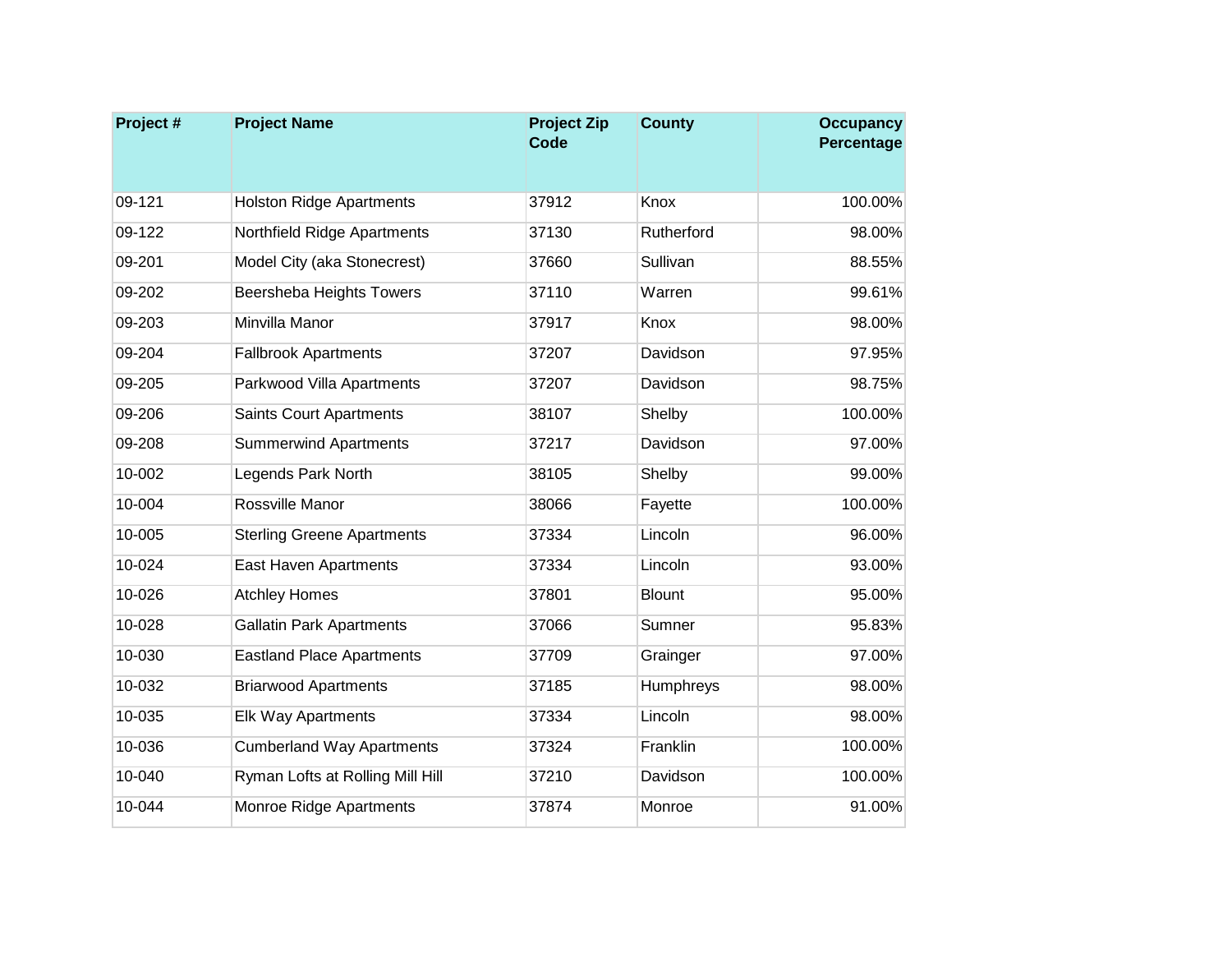| Project# | <b>Project Name</b>               | <b>Project Zip</b><br><b>Code</b> | <b>County</b>  | <b>Occupancy</b><br>Percentage |
|----------|-----------------------------------|-----------------------------------|----------------|--------------------------------|
|          |                                   |                                   |                |                                |
| 10-200   | <b>Hickory Pointe Townhomes</b>   | 37221                             | Sumner         | 98.43%                         |
| 10-301   | Lake Ridge Apartments             | 38079                             | Lake           | 93.00%                         |
| 10-302   | <b>Union City Apartments</b>      | 38261                             | Obion          | 97.00%                         |
| 10-303   | <b>Cumberland Place</b>           | 37398                             | Franklin       | 97.00%                         |
| 10-304   | Algood Manor                      | 38506                             | Putnam         | 87.00%                         |
| 10-306   | Lafayette Gardens                 | 37083                             | Macon          | 85.00%                         |
| 10-309   | <b>Waddell Gardens</b>            | 38343                             | Gibson         | 85.00%                         |
| 10-314   | <b>Cloverleaf Apartments</b>      | 37354                             | Monroe         | 95.00%                         |
| 10-315   | <b>Timber Creek Apartments</b>    | 38320                             | Benton         | 97.72%                         |
| 10-316   | Parsons Cove Apartments           | 38363                             | Decatur        | 100.00%                        |
| 10-320   | Kareday Terrace Apartments        | 37830                             | Washington     | 100.00%                        |
| 10-326   | Rogersville Villas                | 37334                             | <b>Hawkins</b> | 92.00%                         |
| 10-327   | <b>Taylor Way</b>                 | 37334                             | Lincoln        | 97.00%                         |
| 10-342   | <b>Cypress Gardens Apartments</b> | 38372                             | Hardin         | 93.00%                         |
| 10-346   | <b>Ridgeway Apartments</b>        | 37354                             | Monroe         | 100.00%                        |
| 11-001   | <b>Greenbriar Apartments</b>      | 38585                             | Van Buren      | 93.00%                         |
| 11-002   | <b>Willow Place Apartments</b>    | 38570                             | Overton        | 97.00%                         |
| 11-010   | <b>Ridgemont Park</b>             | 37167                             | Rutherford     | 100.00%                        |
| 11-012   | 715 Woodland                      | 37206                             | Davidson       | 96.29%                         |
| 11-013   | <b>Barton Greene</b>              | 37743                             | Greene         | 100.00%                        |
| 11-017   | <b>Foothills Village</b>          | 37801                             | <b>Blount</b>  | 97.78%                         |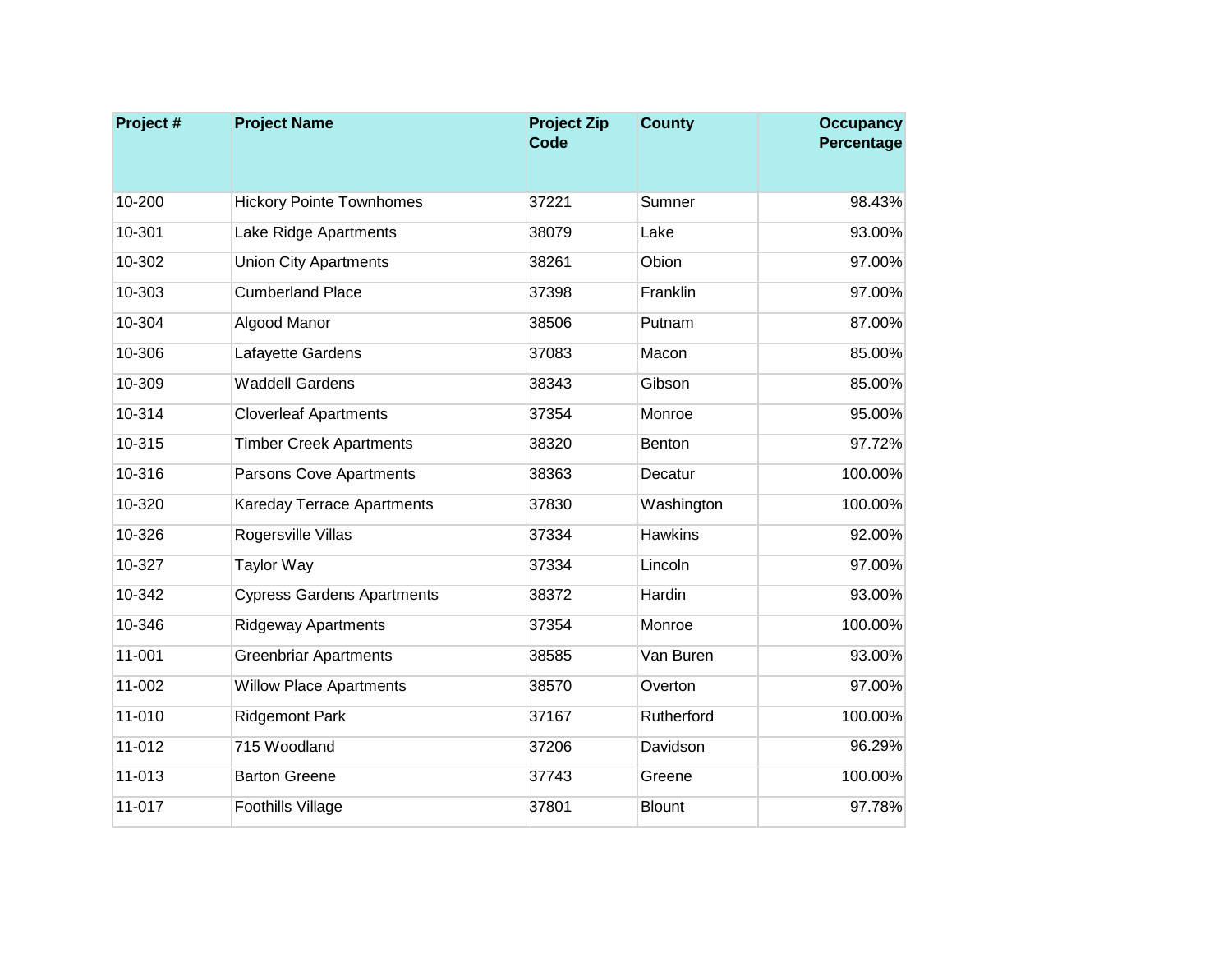| Project #  | <b>Project Name</b>                               | <b>Project Zip</b><br>Code | <b>County</b> | <b>Occupancy</b><br>Percentage |
|------------|---------------------------------------------------|----------------------------|---------------|--------------------------------|
|            |                                                   |                            |               |                                |
| 11-026     | Deer Ridge Apartments                             | 38320                      | <b>Benton</b> | 100.00%                        |
| 11-032     | <b>Pennington Crossing</b>                        | 37601                      | Carter        | 100.00%                        |
| 11-035     | Sunrise Village Apartments                        | 38320                      | Benton        | 98.00%                         |
| 11-042     | <b>Skyline Apartments</b>                         | 37207                      | Davidson      | 100.00%                        |
| 11-043     | Ford Creek Village                                | 37615                      | Washington    | 100.00%                        |
| 11-045     | The Senior Residence at Reddick Street            | 37064                      | Williamson    | 100.00%                        |
| 11-047     | <b>Hillside Terrace</b>                           | 37091                      | Marshall      | 92.00%                         |
| 11-051     | Lakeview Subdivision                              | 38012                      | Haywood       | 98.00%                         |
| 11-052     | Memphis Traiangle Family                          | 38126                      | Shelby        | 95.00%                         |
| 11-060     | The Pointe at Eastdale                            | 37160                      | Rutherford    | 98.00%                         |
| 11-073     | <b>Gibson Ridge Apartments</b>                    | 37601                      | Washington    | 94.00%                         |
| 11-075     | Lynnview Ridge Apartments                         | 37664                      | Sullivan      | 97.00%                         |
| 11-076     | <b>Hallmark Station</b>                           | 37218                      | Davidson      | 100.00%                        |
| 11-079     | Needmore Place                                    | 37040                      | Montgomery    | 95.00%                         |
| 11-083     | The Park at Leigh Springs (aka Smyrna<br>Commons) | 37167                      | Rutherford    | 95.00%                         |
| 11-086     | <b>Crescent Bluff Apartments</b>                  | 38103                      | Shelby        | 98.61%                         |
| 11-089     | <b>Windsor Pointe</b>                             | 38109                      | Shelby        | 98.03%                         |
| $11 - 117$ | <b>Lamar Crossing Apartments</b>                  | 38114                      | Shelby        | 100.00%                        |
| 11-200     | <b>Maple Hill Apartments</b>                      | 37406                      | Hamilton      | 85.00%                         |
| 11-202     | Northside Manor Apartments                        | 38127                      | Shelby        | 98.00%                         |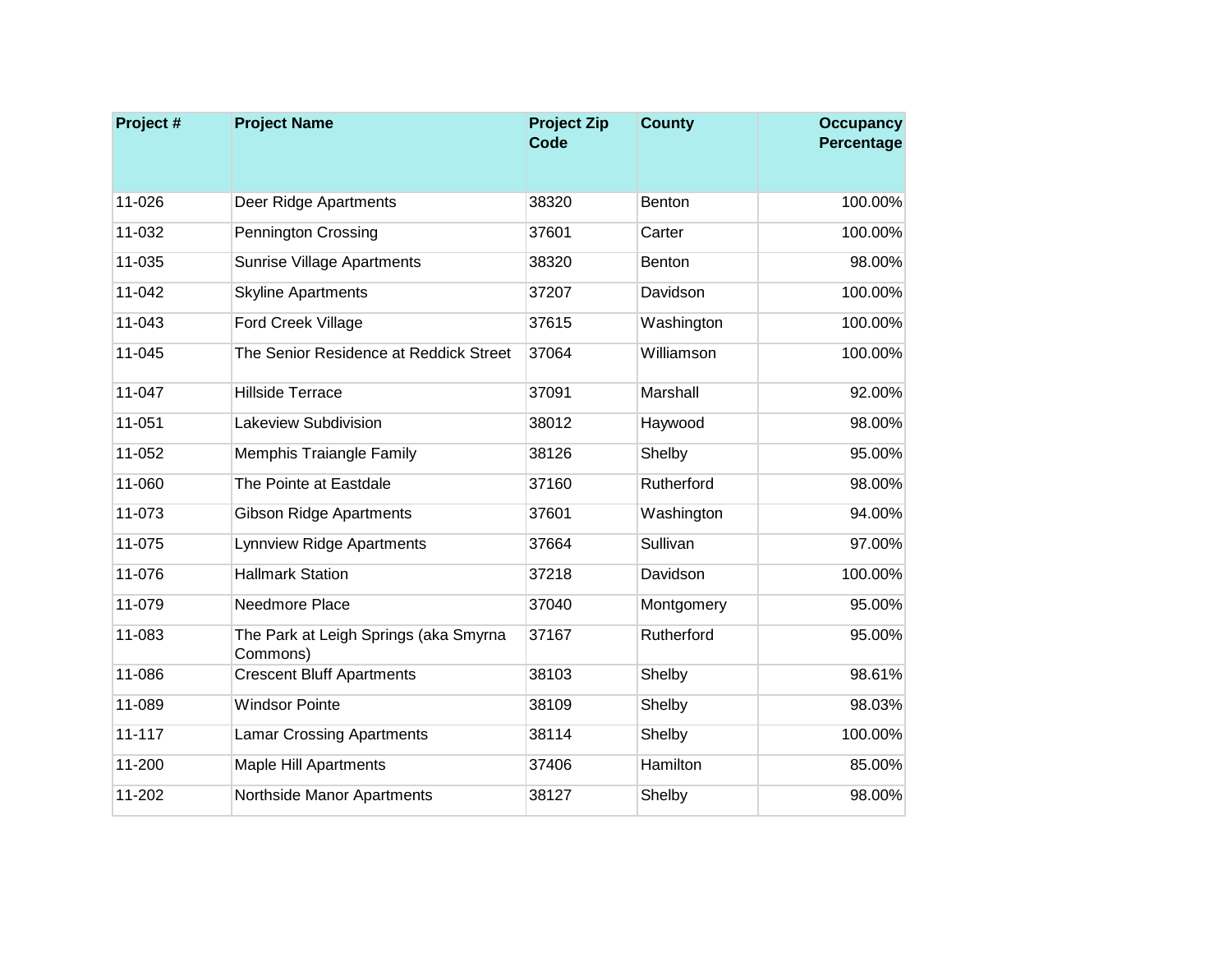| Project # | <b>Project Name</b>                                     | <b>Project Zip</b><br><b>Code</b> | <b>County</b> | <b>Occupancy</b><br>Percentage |
|-----------|---------------------------------------------------------|-----------------------------------|---------------|--------------------------------|
|           |                                                         |                                   |               |                                |
| 11-203    | Cleaborn Homes Redevelopment (Phase<br>I)               | 38126                             | Shelby        | 99.00%                         |
| 12-004    | Heritage Landing (Phase III)                            | 38126                             | Shelby        | 97.00%                         |
| 12-007    | <b>Concord Gardens Apartments</b>                       | 37042                             | Montgomery    | 98.00%                         |
| 12-200    | <b>Ridgewood Apartments</b>                             | 37073                             | Robertson     | 96.67%                         |
| 12-201    | <b>Willow Pointe</b>                                    | 37201                             | Davidson      | 100.00%                        |
| 12-202    | The Retreat at Dry Creek Farms<br>Apartments (Phase II) | 37072                             | Davidson      | 98.90%                         |
| 12-203    | <b>Terrace Park Townhomes</b>                           | 37214                             | Davidson      | 98.26%                         |
| 12-205    | Fairway Manor                                           | 38109                             | Shelby        | 95.00%                         |
| 12-408    | Miller Village                                          | 37664                             | Sullivan      | 98.84%                         |
| 12-409    | Lee Manor Apartments                                    | 37303                             | <b>McMinn</b> | 94.33%                         |
| 12-416    | Heritage Hills Apartments                               | 37854                             | Roane         | 97.22%                         |
| 12-428    | <b>Oxford Square Apartments</b>                         | 37091                             | Marshall      | 100.00%                        |
| 12-441    | <b>Presidential West Apartments</b>                     | 38116                             | Shelby        | 100.00%                        |
| 12-444    | The Villas of Savannah                                  | 38372                             | Hardin        | 96.00%                         |
| 12-449    | The Vinnings at Greencastle                             | 37043                             | Montgomery    | 100.00%                        |
| 12-459    | Alton Place Apartments                                  | 37410                             | Hamilton      | 97.00%                         |
| 12-461    | <b>Dickson Gardens</b>                                  | 37040                             | Dickson       | 100.00%                        |
| 12-469    | The Park at Richards Road Apartments                    | 37013                             | Davidson      | 96.00%                         |
| 12-481    | Knob Ridge Apartments                                   | 37865                             | Sevier        | 96.00%                         |
| 12-482    | <b>Highland Ridge Apartments</b>                        | 37862                             | Sevier        | 98.00%                         |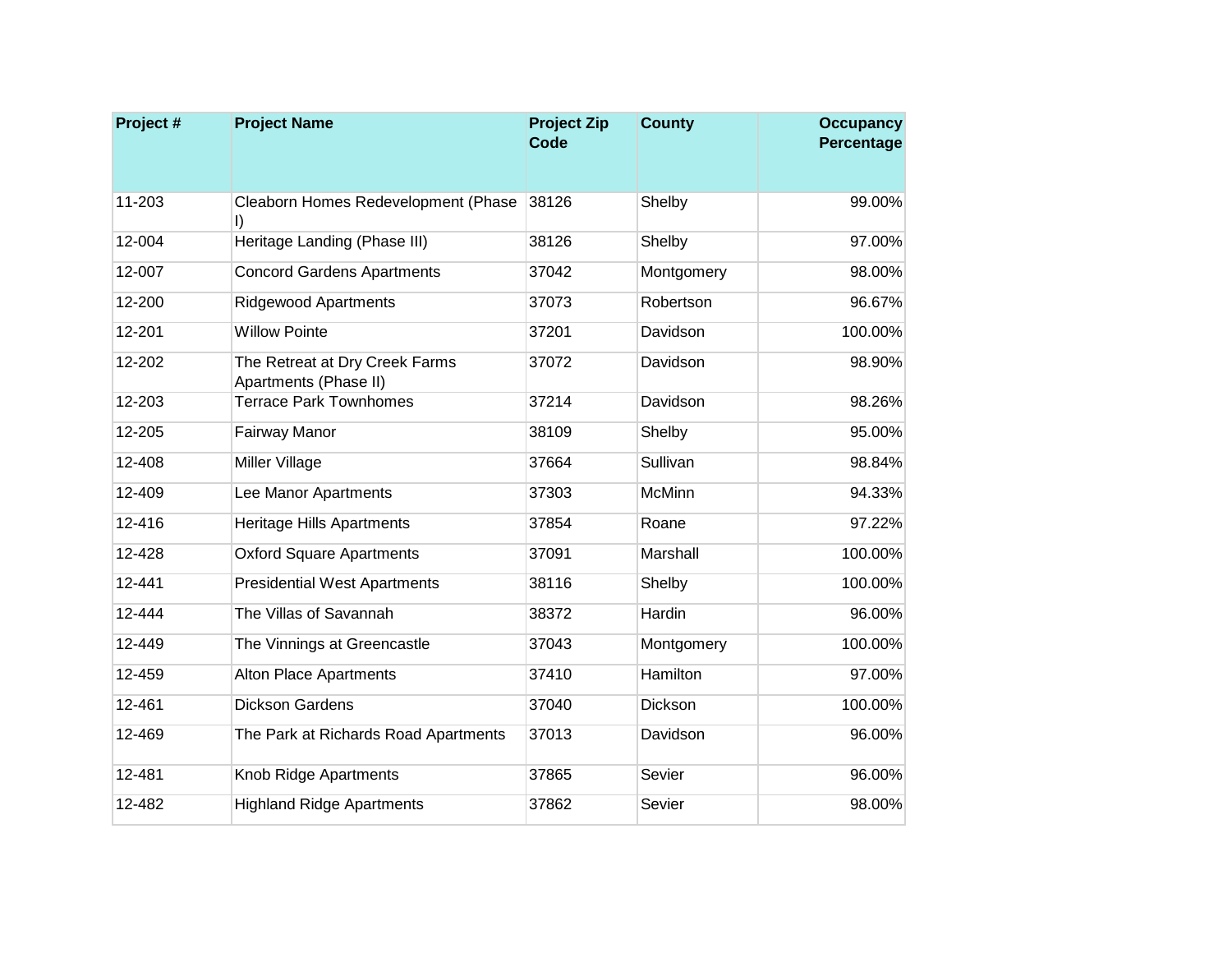| Project # | <b>Project Name</b>                         | <b>Project Zip</b><br><b>Code</b> | <b>County</b>  | <b>Occupancy</b><br>Percentage |
|-----------|---------------------------------------------|-----------------------------------|----------------|--------------------------------|
|           |                                             |                                   |                |                                |
| 12-484    | Townhomes of Nashboro Village               | 37217                             | Davidson       | 98.00%                         |
| 13-010    | <b>Hillcourt Apartments</b>                 | 38344                             | Carroll        | 97.50%                         |
| 13-011    | <b>Brookfield Apartments</b>                | 38242                             | Henry          | 96.00%                         |
| 13-022    | Memphis Triangle (Phase IV)                 | 38126                             | Shelby         | 96.00%                         |
| 13-024    | <b>Mountain View Apartments</b>             | 37620                             | Sullivan       | 99.07%                         |
| 13-025    | <b>Cumberland Pointe Apartments</b>         | 37218                             | Davidson       | 98.00%                         |
| 13-036    | <b>Maple Grove Apartments</b>               | 37091                             | Marshall       | 93.00%                         |
| 13-037    | <b>Cedar Glades Apartments</b>              | 37160                             | <b>Bedford</b> | 100.00%                        |
| 13-038    | <b>Canter Chase Apartments</b>              | 38464                             | Lawrence       | 98.21%                         |
| 13-040    | White House Landing                         | 37188                             | Robertson      | 98.61%                         |
| 13-041    | <b>Crescent Bluff Apartments (Phase II)</b> | 38106                             | Shelby         | 98.26%                         |
| 13-065    | The Grove at Kendal                         | 37188                             | Robertson      | 100.00%                        |
| 13-072    | <b>Marshall Gardens</b>                     | 38358                             | Gibson         | 91.00%                         |
| 13-073    | <b>Grace Crossing</b>                       | 38242                             | Henry          | 96.00%                         |
| 13-079    | <b>Hancock Ridge Apartments</b>             | 37601                             | Washington     | 94.70%                         |
| 13-081    | <b>Stewart Place Apartments</b>             | 38555                             | Cumberland     | 99.00%                         |
| 13-083    | <b>Hohenwald Village Apartments</b>         | 38462                             | Lewis          | 96.00%                         |
| 13-084    | Mt. Pleasant Village                        | 38474                             | Maury          | 98.00%                         |
| 13-085    | <b>Loudon Hall Apartments</b>               | 37771                             | Loudon         | 98.00%                         |
| 13-086    | <b>Anderson Hall Apartments</b>             | 37716                             | Anderson       | 94.00%                         |
| 13-087    | <b>Beasley Pointe Apartments</b>            | 37055                             | Dickson        | 100.00%                        |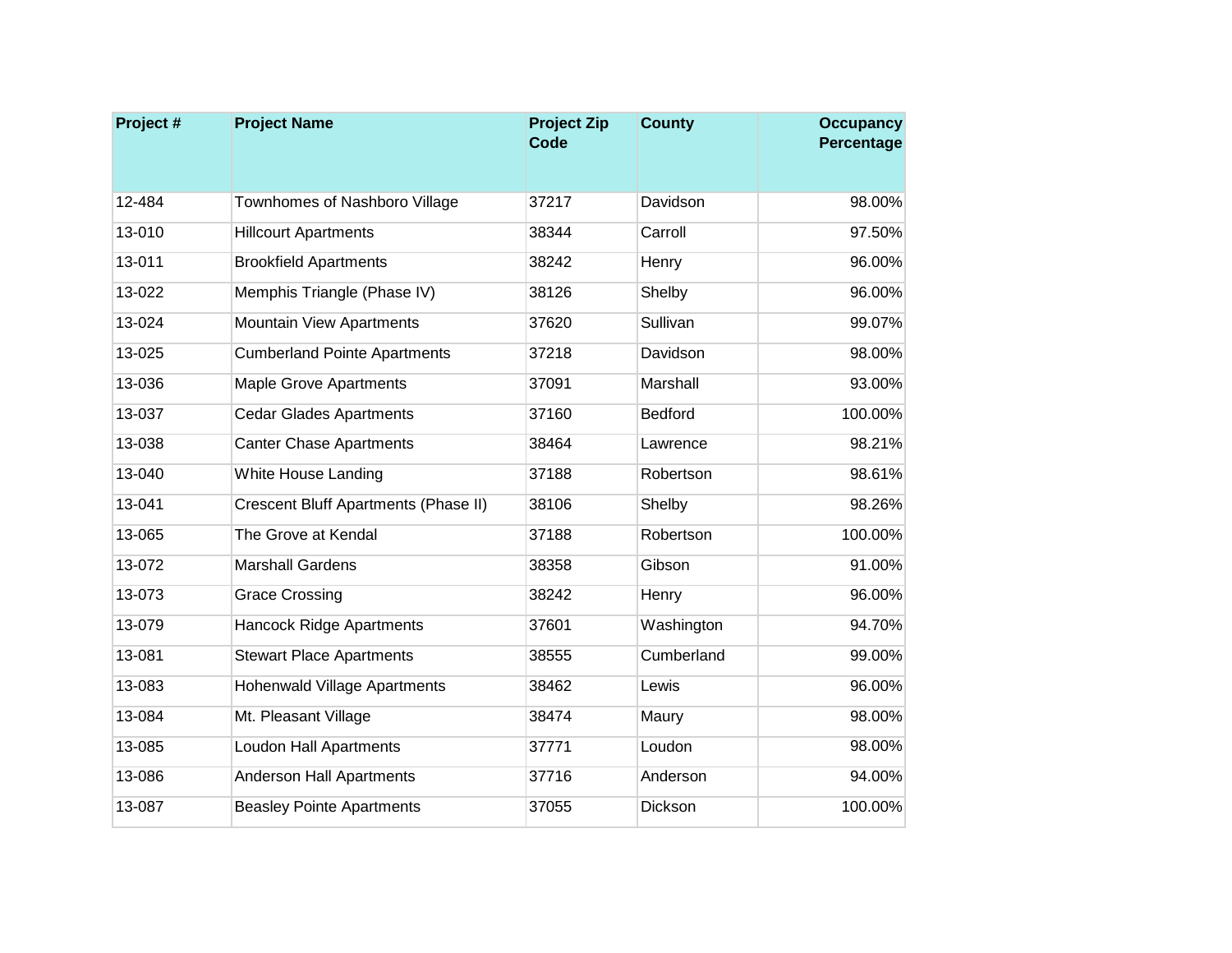| Project# | <b>Project Name</b>              | <b>Project Zip</b><br><b>Code</b> | <b>County</b>  | <b>Occupancy</b><br>Percentage |
|----------|----------------------------------|-----------------------------------|----------------|--------------------------------|
|          |                                  |                                   |                |                                |
| 13-097   | <b>Hidden Valley Apartments</b>  | 37321                             | Rhea           | 88.00%                         |
| 13-104   | <b>Ridgeview Apartments</b>      | 37066                             | Sumner         | 86.84%                         |
| 13-107   | 2nd Street Flats                 | 38126                             | Shelby         | 100.00%                        |
| 13-117   | Northside Drive Apartments       | 38555                             | Cumberland     | 95.00%                         |
| 13-200   | <b>Hickory Lake Apartments</b>   | 37013                             | Davidson       | 96.89%                         |
| 13-201   | <b>North Cleveland Towers</b>    | 37311                             | <b>Bradley</b> | 95.55%                         |
| 13-203   | <b>Fairway Apartments</b>        | 37814                             | Hamblen        | 85.00%                         |
| 14-003   | Eaglewood Estates                | 38527                             | Weakley        | 97.00%                         |
| 14-006   | <b>Ridgecrest Apartments</b>     | 38008                             | Hardeman       | 100.00%                        |
| 14-007   | The Peaks of Tazewell            | 37879                             | Claiborne      | 80.00%                         |
| 14-009   | <b>Reddick Street Apartments</b> | 37064                             | Williamson     | 98.00%                         |
| 14-013   | Southside Manor                  | 38257                             | Knox           | 94.09%                         |
| 14-015   | Henry Manor                      | 37814                             | Hamblen        | 99.80%                         |
| 14-026   | <b>Wesley Highland Meadows</b>   | 38128                             | Shelby         | 99.00%                         |
| 14-030   | Golden Oaks Village              | 37083                             | Macon          | 98.00%                         |
| 14-031   | <b>Reelfoot Apartments</b>       | 38261                             | Obion          | 85.00%                         |
| 14-032   | <b>Garden Grove Apartments</b>   | 38501                             | Putnam         | 85.00%                         |
| 14-040   | <b>Walters Ridge Apartments</b>  | 37814                             | Hamblen        | 98.00%                         |
| 14-041   | Quinland Ridge Apartments        | 38506                             | Putnam         | 91.00%                         |
| 14-043   | <b>Broad Way Apartments</b>      | 38501                             | Putnam         | 98.00%                         |
| 14-045   | <b>Buchanan Way Apartments</b>   | 37323                             | <b>Bradley</b> | 96.00%                         |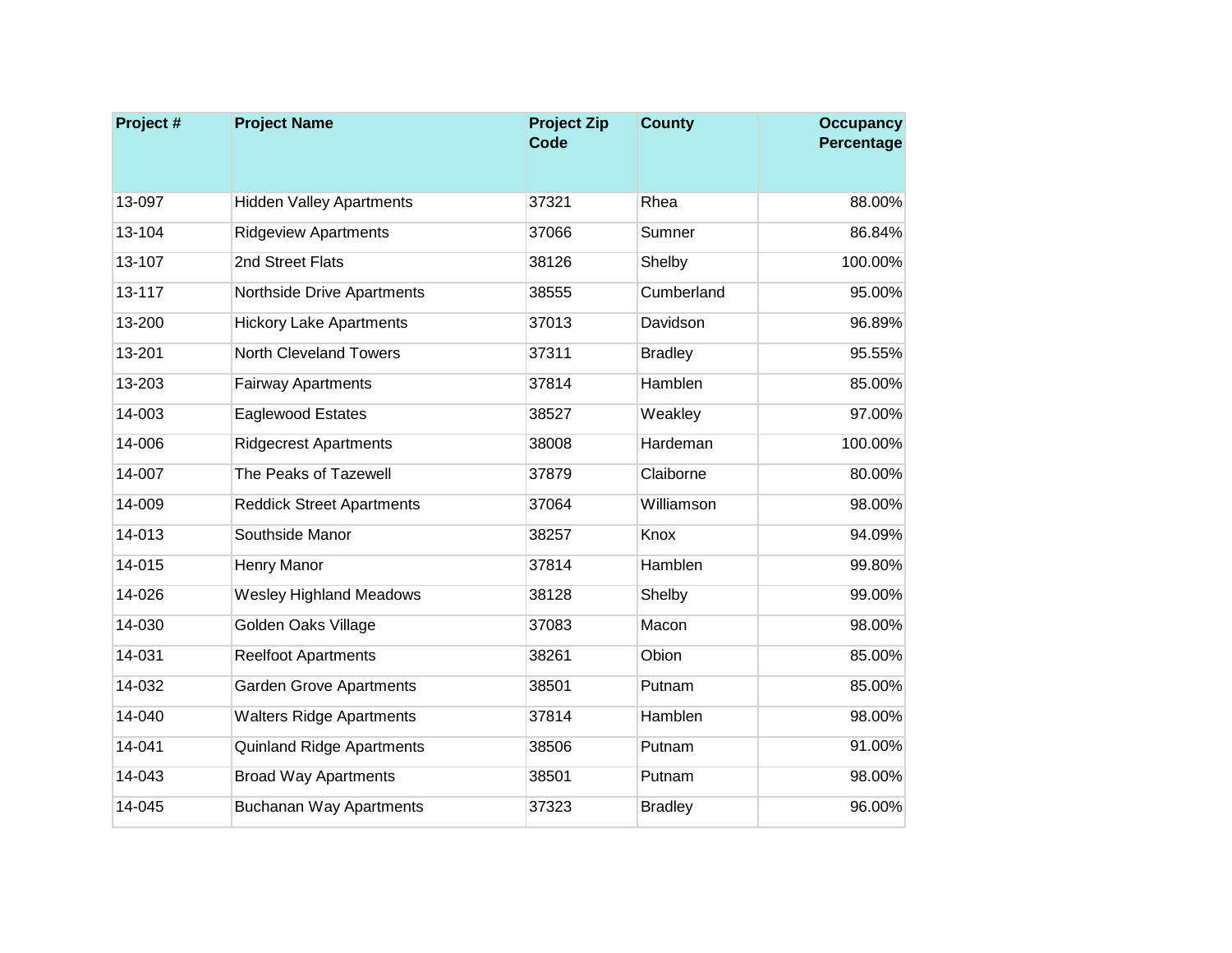| Project # | <b>Project Name</b>                    | <b>Project Zip</b><br><b>Code</b> | <b>County</b>  | <b>Occupancy</b><br>Percentage |
|-----------|----------------------------------------|-----------------------------------|----------------|--------------------------------|
|           |                                        |                                   |                |                                |
| 14-046    | Lafayette Landing                      | 37083                             | Macon          | 88.33%                         |
| 14-047    | The Preserve at Hardwick               | 37312                             | <b>Bradley</b> | 96.25%                         |
| 14-048    | Lobelville Village Apartments          | 37097                             | Perry          | 98.00%                         |
| 14-055    | Raines East                            | 38008                             | Hardeman       | 95.00%                         |
| 14-059    | <b>Oliver Crossing</b>                 | 37096                             | Perry          | 94.00%                         |
| 14-069    | Chloe Lane                             | 37813                             | Hamblen        | 100.00%                        |
| 14-081    | <b>Greenwood Place</b>                 | 38506                             | Putnam         | 95.00%                         |
| 14-082    | <b>Rutledge Place</b>                  | 37813                             | Hamblen        | 92.00%                         |
| 14-083    | <b>Ware Park</b>                       | 38261                             | Obion          | 89.00%                         |
| 14-200    | <b>Rutherford Pointe</b>               | 37086                             | Rutherford     | 96.15%                         |
| 14-228    | <b>Townview Towers Apartments</b>      | 37915                             | Knox           | 97.07%                         |
| 14-231    | Golden Age Retirement Village          | 37914                             | Knox           | 97.32%                         |
| 14-232    | <b>Uptown Manor Senior Development</b> | 38107                             | Shelby         | 100.00%                        |
| 15-002    | Stonewall I & II                       | 37920                             | Knox           | 90.59%                         |
| 15-013    | Five Points Elderly (Phase I)          | 37915                             | Knox           | 100.00%                        |
| 15-017    | <b>Holston Oaks Apartments</b>         | 37915                             | Knox           | 92.00%                         |
| 15-035    | Southern Oaks Apartments               | 38551                             | Clay           | 98.00%                         |
| 15-037    | The Ridge at Lebanon                   | 37087                             | Wilson         | 87.50%                         |
| 15-060    | <b>Wesley Graceland Gardens</b>        | 38116                             | Shelby         | 99.00%                         |
| 15-061    | <b>Sumner Gardens</b>                  | 37066                             | Sumner         | 96.00%                         |
| 15-067    | Turnrow                                | 38068                             | Fayette        | 100.00%                        |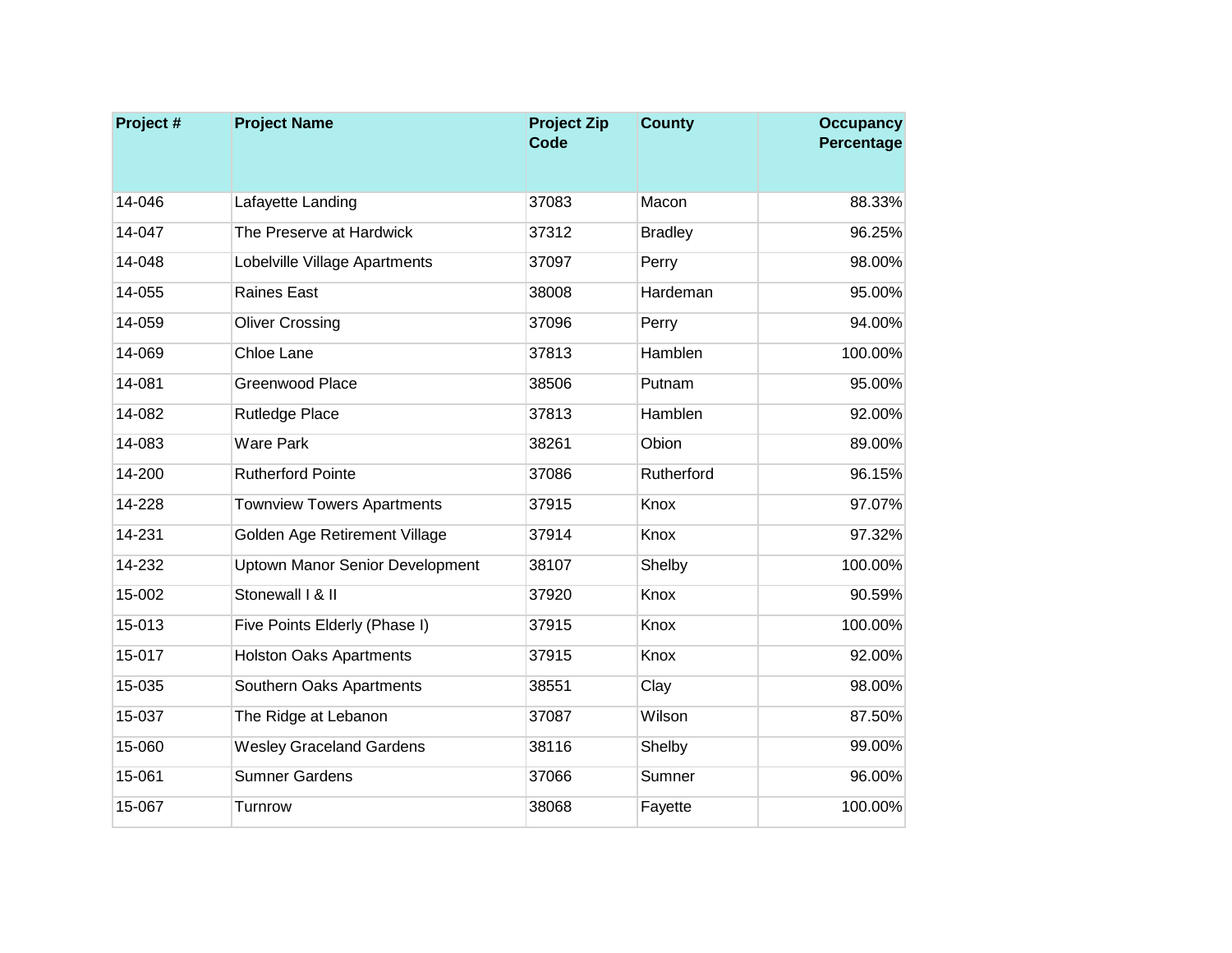| Project # | <b>Project Name</b>                    | <b>Project Zip</b><br><b>Code</b> | <b>County</b>  | <b>Occupancy</b><br>Percentage |
|-----------|----------------------------------------|-----------------------------------|----------------|--------------------------------|
|           |                                        |                                   |                |                                |
| 15-082    | <b>Chaney Way Apartments</b>           | 37127                             | Rutherford     | 100.00%                        |
| 15-084    | <b>Cason Ridge Apartments</b>          | 37128                             | Rutherford     | 99.00%                         |
| 15-094    | Sterchi Ridge Apartments               | 37912                             | Knox           | 100.00%                        |
| 15-095    | Levy Place                             | 37207                             | Davidson       | 97.79%                         |
| 15-101    | <b>Greentree Pointe</b>                | 37087                             | Wilson         | 88.46%                         |
| 15-105    | Old Hickory Towers                     | 37138                             | Davidson       | 98.63%                         |
| 15-200    | <b>Cedar Pointe</b>                    | 38401                             | Maury          | 93.75%                         |
| 15-201    | <b>Green Meadow Apartments</b>         | 37128                             | Rutherford     | 96.42%                         |
| 15-202    | <b>Rutherford Woodlands Apartments</b> | 37130                             | Rutherford     | 90.93%                         |
| 15-204    | <b>Shamrock Apartments</b>             | 37061                             | Houston        | 95.00%                         |
| 15-205    | Heritage Villas Apartments             | 38358                             | Gibson         | 94.00%                         |
| 15-206    | <b>Forest Oaks Apartments</b>          | 37015                             | Cheatham       | 93.00%                         |
| 15-207    | Partridge Meadows Apartments           | 37110                             | Warren         | 81.00%                         |
| 15-208    | <b>Stonegate Apartments</b>            | 37807                             | Union          | 88.00%                         |
| 15-209    | <b>Sycamore Trace Apartments</b>       | 37711                             | <b>Hawkins</b> | 94.00%                         |
| 15-210    | <b>Suncrest Apartments</b>             | 37821                             | Cocke          | 97.00%                         |
| 15-211    | Southwood Apartments                   | 38373                             | Hardin         | 98.00%                         |
| 15-212    | <b>Red Oaks Apartments</b>             | 38320                             | Benton         | 100.00%                        |
| 15-213    | Mountain Village Apartments            | 38555                             | Cumberland     | 96.00%                         |
| 15-214    | Oakwood Village                        | 37186                             | Sumner         | 100.00%                        |
| 15-215    | <b>Beverly Hills Apartments</b>        | 38555                             | Cumberland     | 100.00%                        |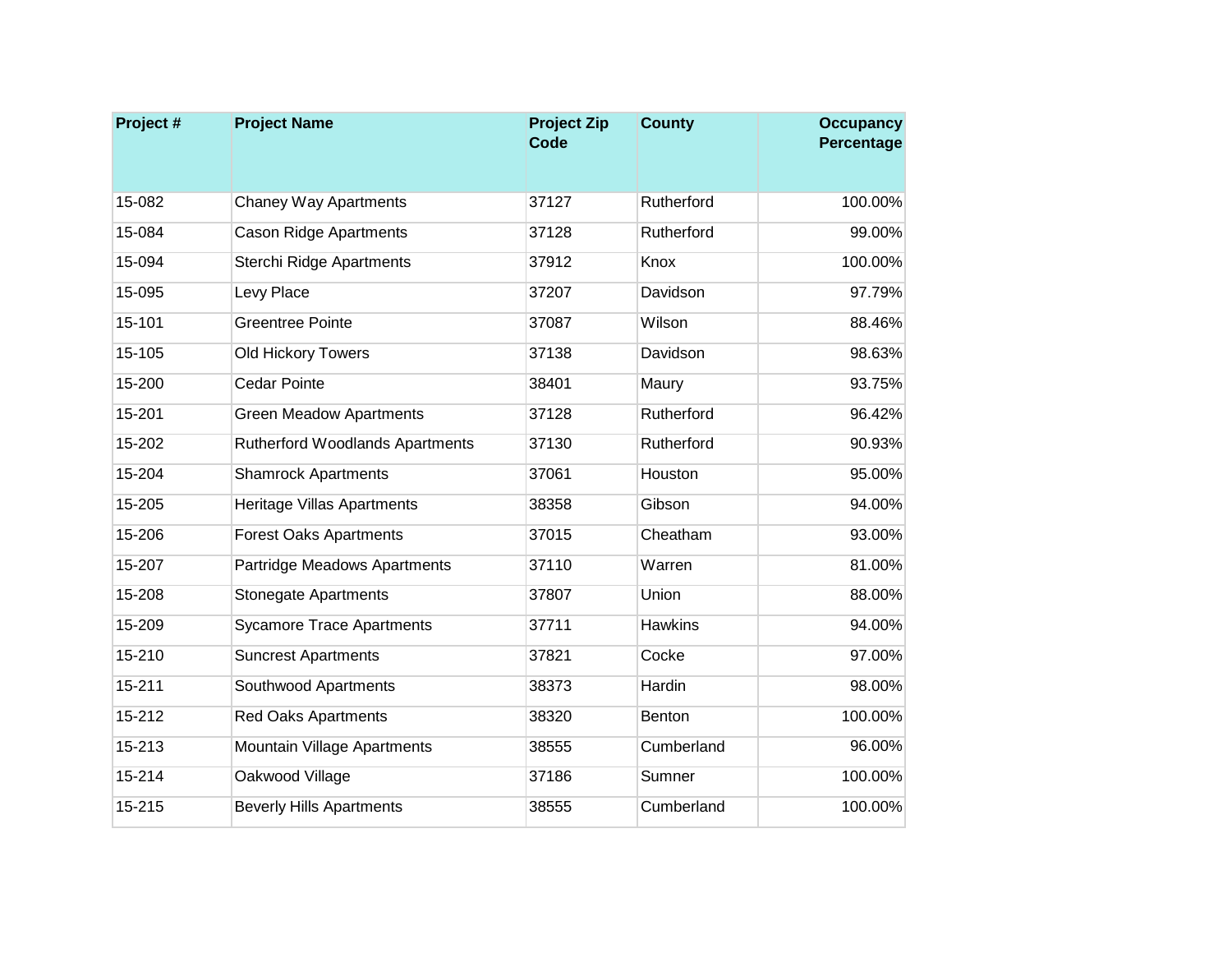| Project# | <b>Project Name</b>                 | <b>Project Zip</b><br><b>Code</b> | <b>County</b>  | <b>Occupancy</b><br>Percentage |
|----------|-------------------------------------|-----------------------------------|----------------|--------------------------------|
|          |                                     |                                   |                |                                |
| 15-216   | <b>Bluegrass Village Apartments</b> | 38068                             | Fayette        | 98.00%                         |
| 15-217   | <b>Brookwood Apartments</b>         | 38562                             | Jackson        | 95.00%                         |
| 15-218   | <b>Cambridge Apartments</b>         | 37058                             | <b>Stewart</b> | 100.00%                        |
| 15-219   | <b>Cherokee Square Apartments</b>   | 37857                             | <b>Hawkins</b> | 94.00%                         |
| 15-220   | The Cedars Apartments               | 37807                             | Union          | 98.00%                         |
| 15-221   | <b>Fentress Oaks Apartments</b>     | 38556                             | Fentress       | 94.00%                         |
| 15-222   | <b>Clearview Apartments</b>         | 37188                             | Sumner         | 100.00%                        |
| 15-223   | <b>Creekwood Apartments</b>         | 37030                             | Smith          | 100.00%                        |
| 15-224   | <b>Biltmore Place Apartments</b>    | 37217                             | Davidson       | 97.73%                         |
| 15-225   | <b>Ridgetop Apartments</b>          | 37371                             | <b>McMinn</b>  | 92.71%                         |
| 15-226   | <b>Imperial Garden Apartments</b>   | 37167                             | Rutherford     | 99.34%                         |
| 15-227   | <b>Pinnacle Park Apartments</b>     | 37915                             | Knox           | 96.71%                         |
| 15-228   | <b>River Retreat Apartments</b>     | 37115                             | Davidson       | 97.22%                         |
| 15-229   | John Madison Exum Towers I & II     | 38111                             | Shelby         | 97.90%                         |
| 15-230   | <b>Cherokee Hills Apartments</b>    | 37311                             | <b>Bradley</b> | 97.92%                         |
| 16-003   | <b>Big Oak Apartments</b>           | 37921                             | Knox           | 98.00%                         |
| 16-006   | <b>Eastern Creek Apartments</b>     | 38128                             | Shelby         | 98.67%                         |
| 16-007   | <b>Overlook Apartments</b>          | 37066                             | Sumner         | Not Available                  |
| 16-015   | Jamestown Villas                    | 38556                             | Fentress       | 98.00%                         |
| 16-018   | <b>Cantebury Apartments</b>         | 38019                             | Tipton         | 100.00%                        |
| 16-019   | <b>Belmont Lodge Apartments</b>     | 37188                             | Sumner         | 92.00%                         |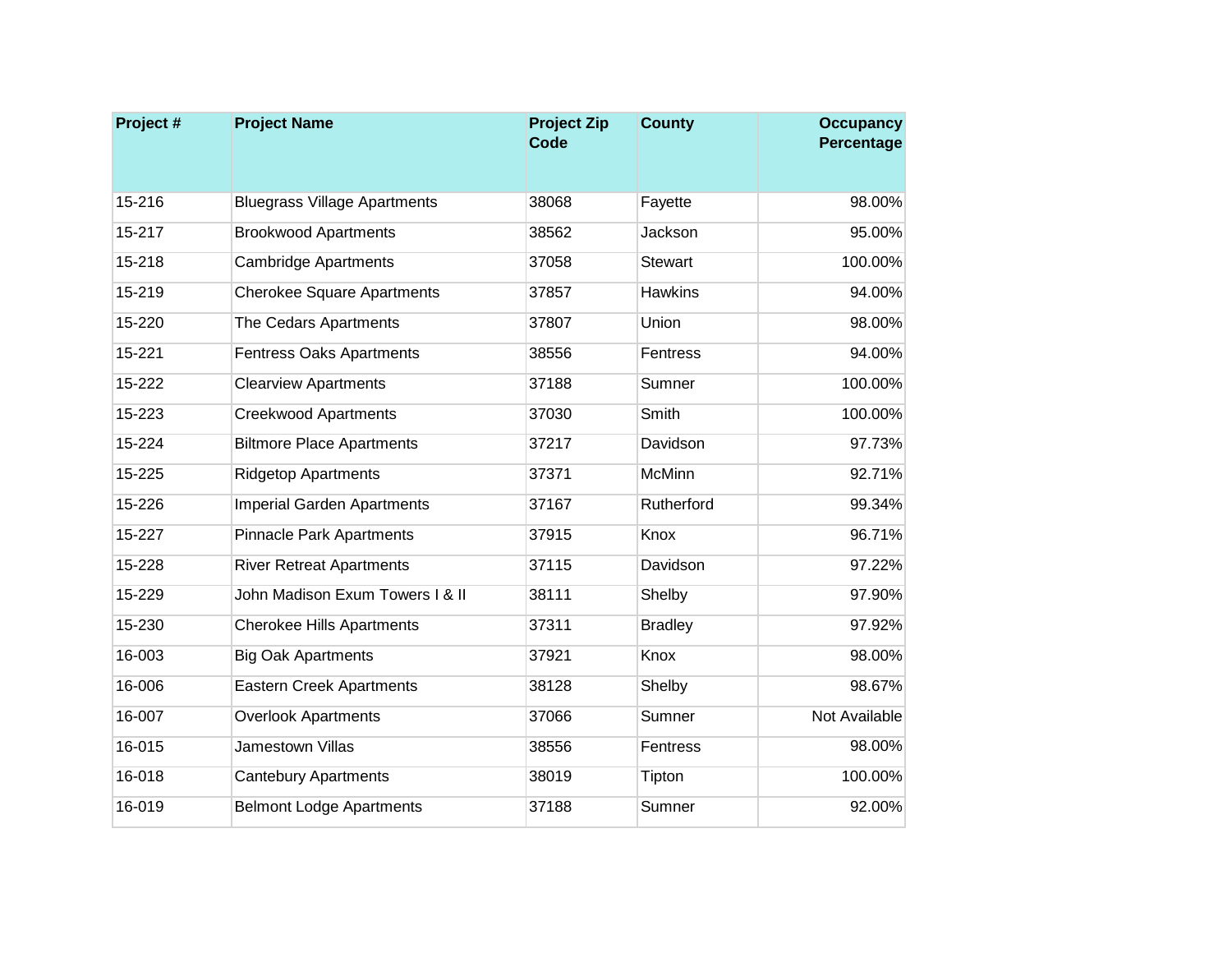| Project# | <b>Project Name</b>              | <b>Project Zip</b><br><b>Code</b> | <b>County</b>  | <b>Occupancy</b><br>Percentage |
|----------|----------------------------------|-----------------------------------|----------------|--------------------------------|
|          |                                  |                                   |                |                                |
| 16-024   | Five Points (Phase II)           | 37915                             | Knox           | 100.00%                        |
| 16-026   | <b>Maple Crossing Apartments</b> | 37087                             | Wilson         | Not Available                  |
| 16-027   | Kingfield North                  | 38301                             | Madison        | 100.00%                        |
| 16-028   | The Overlook Village             | 37801                             | <b>Blount</b>  | Not Available                  |
| 16-037   | <b>Island Grove</b>              | 37354                             | Monroe         | Not Available                  |
| 16-052   | Laurel Branch                    | 37801                             | <b>Blount</b>  | Not Available                  |
| 16-061   | <b>White Oak Crossing</b>        | 37920                             | Knox           | 100%                           |
| 16-200   | <b>Waterview Apartments</b>      | 37075                             | Sumner         | 90.60%                         |
| 16-201   | <b>Chariot Pointe Apartments</b> | 37130                             | Rutherford     | 93.50%                         |
| 16-202   | The Paddock at Grandview         |                                   | Davidson       | 96.67%                         |
| 16-203   | <b>Gate Manor Apartments</b>     | 37716                             | Anderson       | Not Available                  |
| 16-204   | <b>Radnor Towers</b>             | 37211                             | Davidson       | 99.26%                         |
| 16-206   | <b>Patterson Flats</b>           | 38126                             | Shelby         | 100.00%                        |
| 16-207   | <b>Bayberry Apartments</b>       | 37406                             | Hamilton       | 94.47%                         |
| 16-208   | <b>Waters Edge Apartments</b>    | 37311                             | <b>Bradley</b> | 100.00%                        |
| 16-209   | South Main Artspace Lofts        | 38126                             | Shelby         | 100.00%                        |
| 16-210   | <b>Uptown Flats</b>              | 38107                             | Shelby         | 100.00%                        |
| 16-214   | Villages of Gallatin             | 37066                             | Sumner         | 87.60%                         |
| 16-228   | Harriman Gardens                 | 37748                             | Roane          | 81.05%                         |
| 16-229   | <b>Kingwood Arms Apartments</b>  | 37355                             | Coffee         | 96.29%                         |
| 16-230   | The Residences of Galatin        | 37066                             | Sumner         | 89.40%                         |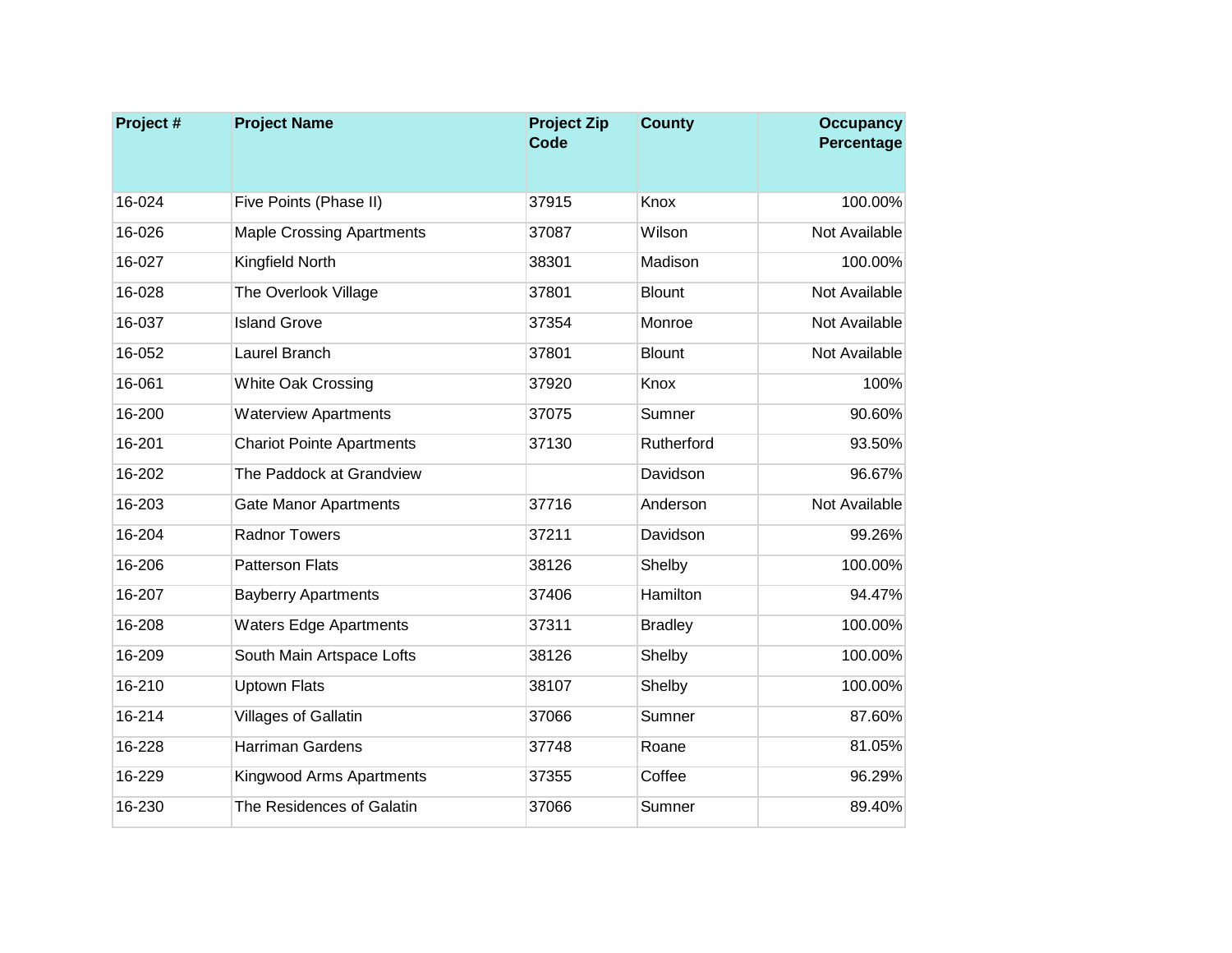| Project# | <b>Project Name</b>              | <b>Project Zip</b><br><b>Code</b> | <b>County</b>  | <b>Occupancy</b><br>Percentage |
|----------|----------------------------------|-----------------------------------|----------------|--------------------------------|
|          |                                  |                                   |                |                                |
| 16-231   | Abbington at Stones River        | 37130                             | Rutherford     | 100.00%                        |
| 17-005   | <b>Willowbrook Apartments</b>    | 38485                             | Wayne          | 62.00%                         |
| 17-013   | <b>Riverwood Apartments</b>      | 38425                             | Wayne          | 95.00%                         |
| 17-014   | <b>Mountain View Apartments</b>  | 37869                             | Hancock        | 93.00%                         |
| 17-025   | <b>Baxter Apartments</b>         | 38544                             | Putnam         | Not Available                  |
| 17-204   | Kingfield South                  | 38301                             | Madison        | 100.00%                        |
| 17-212   | Jaycee Tower                     | 37402                             | Hamilton       | 100.00%                        |
| 17-904   | South City Phase I               | 38126                             | Shelby         | Not Available                  |
| 17-905   | <b>Manor Park</b>                | 38106                             | Shelby         | 48.00%                         |
| 18-201   | <b>Miller Town Apartments</b>    | 37040                             | Montgomery     | 91.67%                         |
| 18-202   | Centerville Village Apartments   | 37033                             | Hickman        | Not Available                  |
| 18-203   | Lawrenceburg Village Apartments  | 38464                             | Lawrence       | Not Available                  |
| 90-010   | <b>Colonial Manor Apartments</b> | 37367                             | <b>Bledsoe</b> | 89.60%                         |
| 90-012   | Jefferson Place Apartments       | 37890                             | Jefferson      | 83.00%                         |
| 90-013   | Knob Hill Apartments             | 38716                             | Hamblen        | 100.00%                        |
| 90-018   | <b>Royal Gardens Apartments</b>  | 37355                             | Coffee         | 88.00%                         |
| 90-023   | <b>Oakview Apartments</b>        | 37334                             | Lincoln        | Not Available                  |
| 90-033   | Arlington Manor                  | 38002                             | Shelby         | 100.00%                        |
| 90-035   | <b>Parkview Apartments</b>       | 37012                             | <b>DeKalb</b>  | 87.00%                         |
| 90-036   | <b>Mountain View Apartments</b>  | 37869                             | Hancock        | 93.00%                         |
| 90-037   | South Ridge Apartments           | 37190                             | Cannon         | 75.00%                         |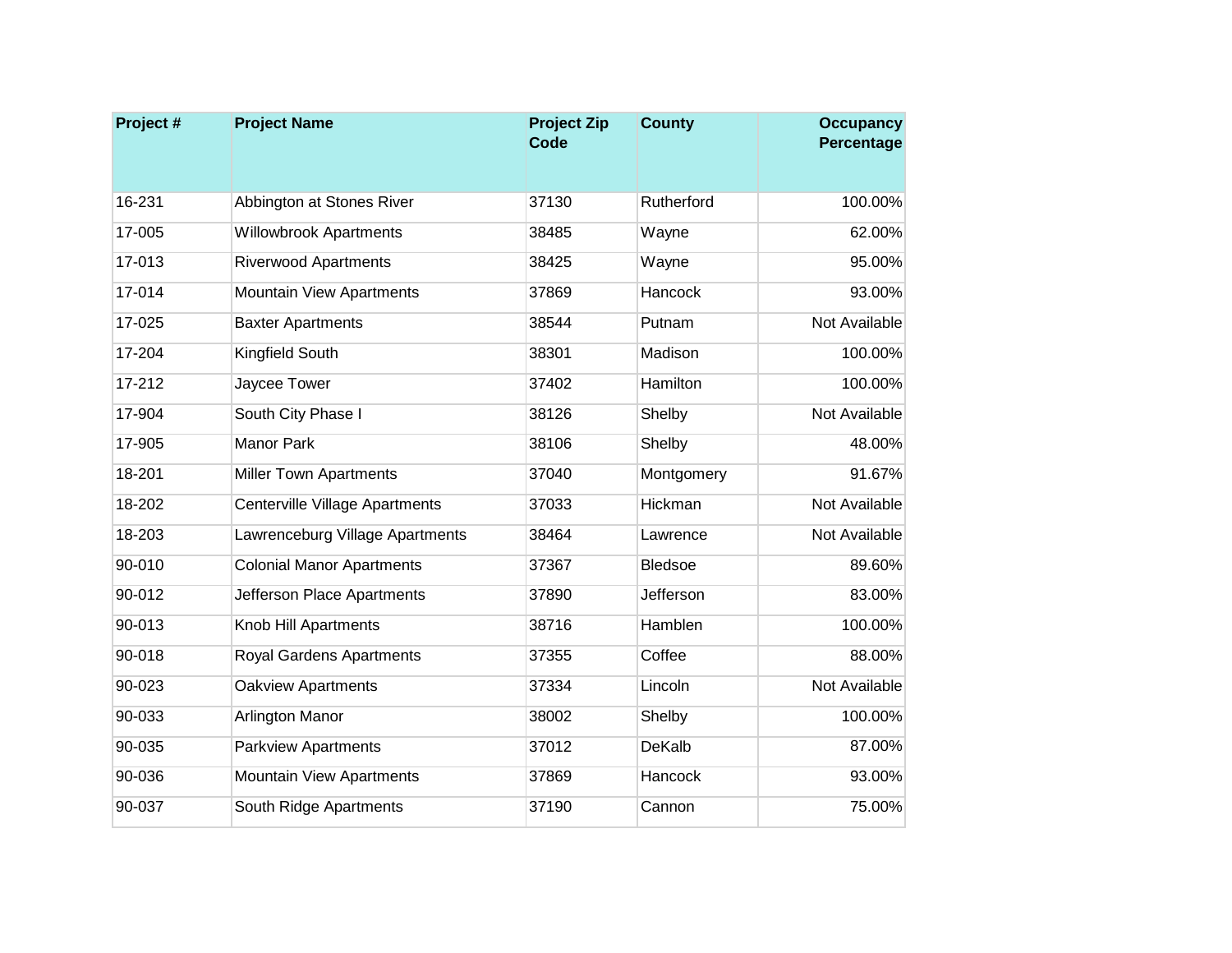| Project# | <b>Project Name</b>                                | <b>Project Zip</b><br><b>Code</b> | <b>County</b> | <b>Occupancy</b><br>Percentage |
|----------|----------------------------------------------------|-----------------------------------|---------------|--------------------------------|
|          |                                                    |                                   |               |                                |
| 90-050   | <b>Surreywood Apartments</b>                       | 38058                             | Tipton        | 92.00%                         |
| 90-052   | <b>Hines Valley Apartments</b>                     | 37771                             | Loudon        | 88.00%                         |
| 90-056   | <b>Cannon Apartments</b>                           | 37190                             | Cannon        | 100.00%                        |
| 90-060   | Waynesboro Village Apartments                      | 38485                             | Wayne         | 97.00%                         |
| 91-001   | <b>Cherry Tree</b>                                 | 38551                             | Clay          | 100.00%                        |
| 91-005   | Roundtree Manor II                                 | 37062                             | Williamson    | 92.00%                         |
| 91-009   | <b>Meadow Wood Apartments</b>                      | 37167                             | Rutherford    | 96.59%                         |
| 91-011   | <b>Riverwood Apartments</b>                        | 38425                             | Wayne         | 95.00%                         |
| 91-013   | <b>Country Oaks Apartments II</b>                  | 38068                             | Fayette       | 95.00%                         |
| 91-024   | Village West (aka Tennessee Village<br>Apartments) | 37209                             | Davidson      | 90.00%                         |
| 91-026   | <b>Trenton Tower Apartments</b>                    | 38382                             | Gibson        | 88.00%                         |
| 91-029   | <b>Bluegrass Village Apartments</b>                | 38068                             | Fayette       | 98.00%                         |
| 91-030   | Raintree Apartments                                | 37385                             | Monroe        | 98.00%                         |
| 91-038   | <b>McLemore Apartments</b>                         | 38102                             | Haywood       | 100.00%                        |
| 91-049   | <b>Newport Manor Apartments</b>                    | 00000                             | Cocke         | 87.00%                         |
| 91-052   | <b>Wakeman Crossing Apartments</b>                 | 37187                             | Dickson       | 100.00%                        |
| 91-058   | John Sevier Center                                 | 37604                             | Washington    | 99.00%                         |
| 92-003   | <b>Newport Village Apartments</b>                  | 37821                             | Cocke         | 95.00%                         |
| 92-016   | <b>Pleasant Valley Apartments</b>                  | 37352                             | Moore         | 97.00%                         |
| 92-017   | <b>Cherry Tree Apartments II</b>                   | 38551                             | Clay          | 100.00%                        |
| 92-030   | Jamestown Village Apartments                       | 38556                             | Fentress      | 85.00%                         |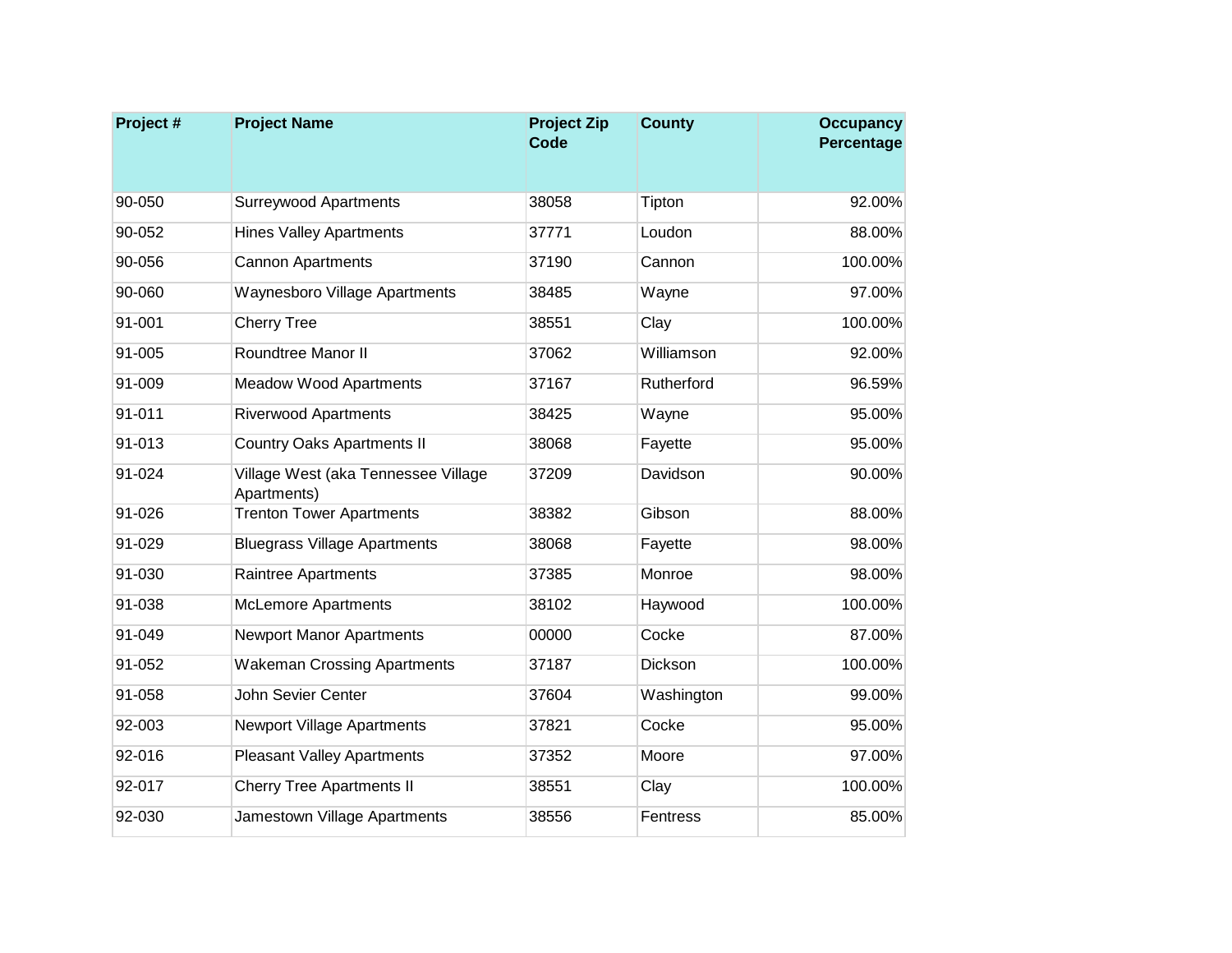| Project# | <b>Project Name</b>                | <b>Project Zip</b><br><b>Code</b> | <b>County</b> | <b>Occupancy</b><br>Percentage |
|----------|------------------------------------|-----------------------------------|---------------|--------------------------------|
|          |                                    |                                   |               |                                |
| 92-031   | <b>Tazewell Village Apartments</b> | 37825                             | Claiborne     | 90.00%                         |
| 92-032   | Mountain City Manor Apartments     | 37683                             | Johnson       | 97.50%                         |
| 92-042   | <b>Reelfoot Village Apartments</b> | 38080                             | Lake          | 75.00%                         |
| 92-045   | Lake Point Apartments              | 38079                             | Lake          | 93.00%                         |
| 92-050   | <b>River Rest Apartments</b>       | 37821                             | Cocke         | 88.00%                         |
| 93-001   | <b>Pleasant Valley Apartments</b>  | 37055                             | Dickson       | 98.00%                         |
| 93-007   | Valley Brook Townhomes I           | 37211                             | Davidson      | 96.62%                         |
| 93-008   | <b>Cooper Street Apartments</b>    | 38012                             | Haywood       | 83.00%                         |
| 93-010   | <b>Millcreek Apartments</b>        | 38116                             | Shelby        | 95.06%                         |
| 93-021   | <b>Cedar Ridge Townhomes</b>       | 37086                             | Rutherford    | 99.30%                         |
| 93-022   | Gayoso House Apartments            | 38103                             | Shelby        | 91.03%                         |
| 93-030   | Fort Negley Apartments I           | 37408                             | Hamilton      | Not Available                  |
| 93-035   | <b>Cedar Ridge Apartments</b>      | 37318                             | Franklin      | 100.00%                        |
| 93-038   | <b>Loudonview Apartments</b>       | 37774                             | Loudon        | 71.00%                         |
| 93-040   | <b>Chilhowee Apartments</b>        | 37307                             | Polk          | 96.60%                         |
| 93-042   | <b>Green Wood Apartments</b>       | 37066                             | Sumner        | 91.00%                         |
| 93-049   | Vally Brook Townhomes II           | 37211                             | Davidson      | 96.62%                         |
| 94-001   | <b>Center Point Apartments</b>     | 38041                             | Lauderdale    | 100.00%                        |
| 94-005   | <b>Hickory Manor Apartments</b>    | 37013                             | Davidson      | 99.34%                         |
| 94-006   | <b>Cumberland Manor Apartments</b> | 37040                             | Montgomery    | Not Available                  |
| 94-022   | <b>Boscobel Duplex</b>             | 37206                             | Davidson      | 100.00%                        |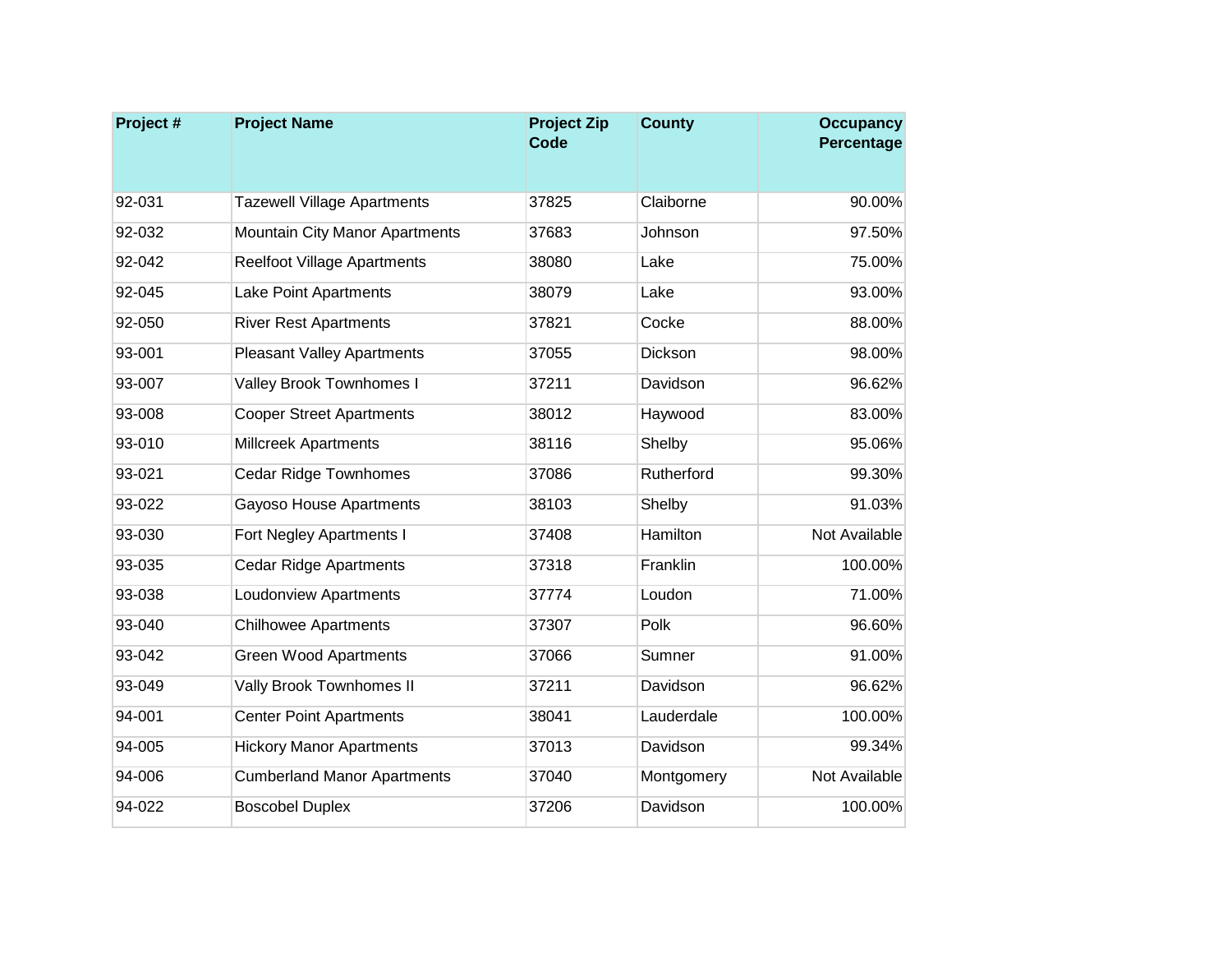| Project# | <b>Project Name</b>                    | <b>Project Zip</b><br><b>Code</b> | <b>County</b> | <b>Occupancy</b><br>Percentage |
|----------|----------------------------------------|-----------------------------------|---------------|--------------------------------|
|          |                                        |                                   |               |                                |
| 94-027   | <b>Portland Courtyard</b>              | 37148                             | Sumner        | 96.00%                         |
| 94-030   | <b>Courtney Square Apartments</b>      | 37854                             | Roane         | 70.00%                         |
| 94-031   | <b>Crestview Terrace</b>               | 37743                             | Greene        | 84.00%                         |
| 94-032   | <b>Greens of Rivergate</b>             | 37072                             | Davidson      | 98.60%                         |
| 94-033   | <b>Westwood Manor Elderly Cottages</b> | 38109                             | Shelby        | 100.00%                        |
| 94-036   | <b>Forest Park</b>                     | 37211                             | Davidson      | 99.04%                         |
| 94-037   | Pendelton Pines Apartments             | 38114                             | Shelby        | Not Available                  |
| 94-042   | <b>Baileyton Terrace Apartments</b>    | 37743                             | Greene        | 95.00%                         |
| 95-001   | <b>Green Meadow Apartments</b>         | 37128                             | Rutherford    | 96.42%                         |
| 95-002   | Trails of Dickson I                    | 37055                             | Dickson       | 97.62%                         |
| 95-007   | <b>Stanton Village Apartments</b>      | 38069                             | Haywood       | 96.00%                         |
| 95-008   | <b>Brownsville Village Apartments</b>  | 38012                             | Haywood       | 95.00%                         |
| 95-009   | <b>Elk Meadows Apartments</b>          | 37313                             | Grundy        | 86.70%                         |
| 95-010   | <b>Country Place Apartments</b>        | 37172                             | Robertson     | 72.00%                         |
| 95-022   | <b>Mason Manor</b>                     | 38049                             | Tipton        | 92.00%                         |
| 95-023   | <b>Fifth Street Rental</b>             | 37402                             | Hamilton      | 95.00%                         |
| 95-024   | <b>Hill City Rental</b>                | 37405                             | Hamilton      | Not Available                  |
| 95-025   | <b>Willow Creek Apartments</b>         | 37122                             | Wilson        | 100.00%                        |
| 95-040   | <b>Grand House II</b>                  | 37919                             | Knox          | 100.00%                        |
| 95-051   | <b>Rollingwood Apartments</b>          | 37081                             | Wilson        | 96.00%                         |
| 95-074   | Spring Hill                            | 37087                             | Wilson        | 98.86%                         |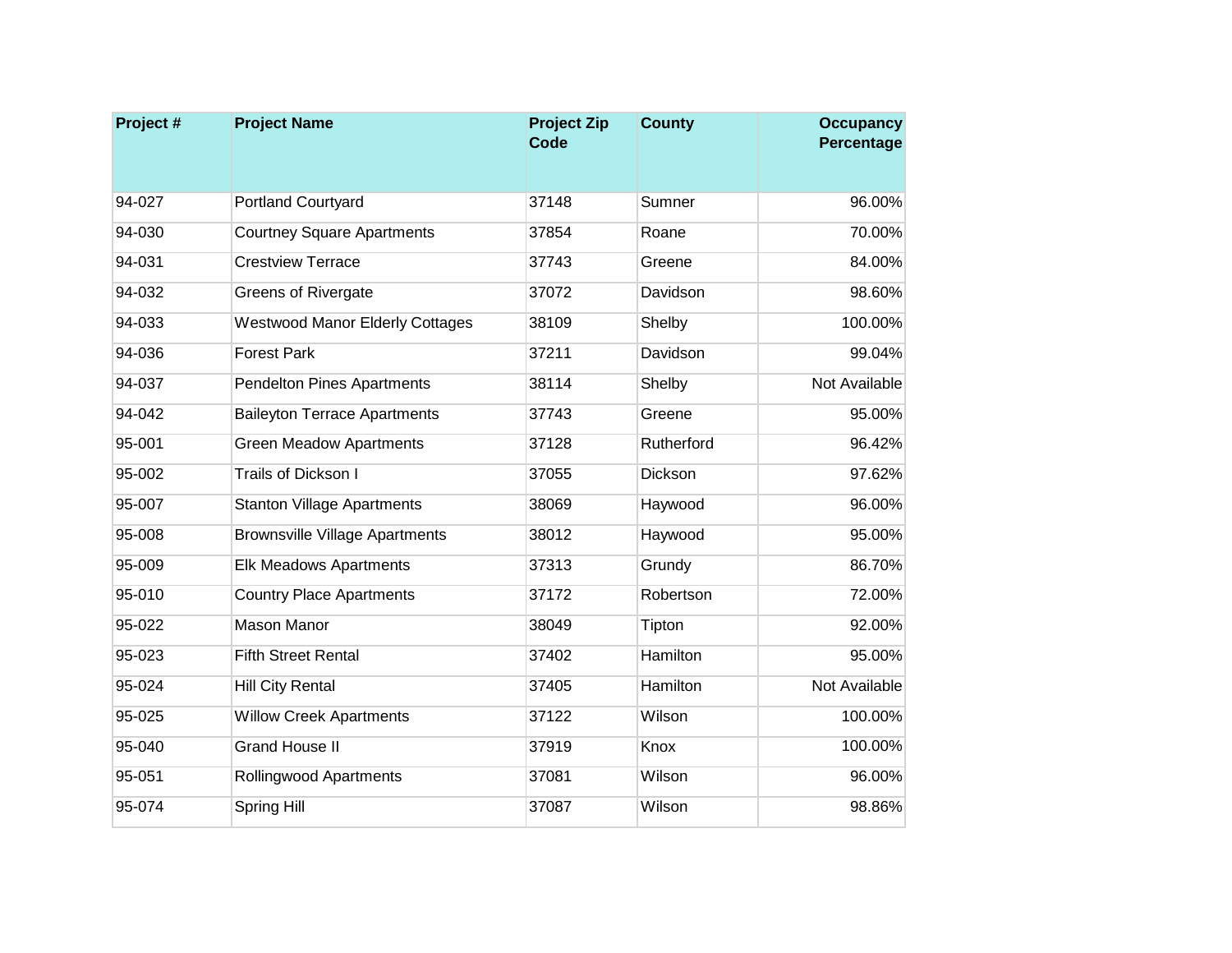| Project# | <b>Project Name</b>                           | <b>Project Zip</b><br>Code | <b>County</b>  | <b>Occupancy</b><br>Percentage |
|----------|-----------------------------------------------|----------------------------|----------------|--------------------------------|
|          |                                               |                            |                |                                |
| 95-075   | <b>Acorn Hills</b>                            | 37091                      | Marshall       | 97.77%                         |
| 95-087   | <b>Broadway Manor Apartments</b>              | 38012                      | Haywood        | 90.00%                         |
| 95-103   | <b>Patten Towers Apartments</b>               | 37402                      | Hamilton       | 90.50%                         |
| 96-005   | <b>Riverpark Apartments</b>                   | 37862                      | Sevier         | 100.00%                        |
| 96-008   | <b>Thompson Courts</b>                        | 38114                      | Shelby         | Not Available                  |
| 96-011   | Autumn Ridge Apartments                       | 38115                      | Shelby         | 99.29%                         |
| 96-013   | <b>Hampton Ridge Apartments</b>               | 38401                      | Maury          | 95.71%                         |
| 96-018   | Cleveland Apartments (aka Forest Grove) 37311 |                            | <b>Bradley</b> | 96.90%                         |
| 96-021   | <b>Park Place Apartments</b>                  | 38301                      | Madison        | 92.00%                         |
| 96-038   | <b>Hillside Place</b>                         | 37917                      | Knox           | 91.70%                         |
| 96-042   | <b>Washington Square</b>                      | 37188                      | Robertson      | 93.00%                         |
| 96-055   | Park Village of Fairview                      | 37026                      | Williamson     | Not Available                  |
| 96-056   | Park Village of Paris                         | 38242                      | Henry          | 97.50%                         |
| 96-058   | Flenniken Square Apartments                   | 37920                      | Knox           | 96.00%                         |
| 96-065   | Rhea County New Development                   | 37381                      | Rhea           | 100.00%                        |
| 96-070   | Salem Manor Apartments                        | 38114                      | Shelby         | 94.00%                         |
| 97-003   | Forty Homes for Lemoyne Gardens               | 0                          | Shelby         | 81.17%                         |
| 97-005   | <b>Cobblestone Corners</b>                    | 37216                      | Davidson       | 94.00%                         |
| 97-007   | Nashwood Park Apartments                      | 37115                      | Davidson       | 95.00%                         |
| 97-009   | <b>Mallory Heights</b>                        | 38109                      | Shelby         | 81.17%                         |
| 97-010   | <b>Bradley Place Apartments</b>               | 37311                      | <b>Bradley</b> | 98.00%                         |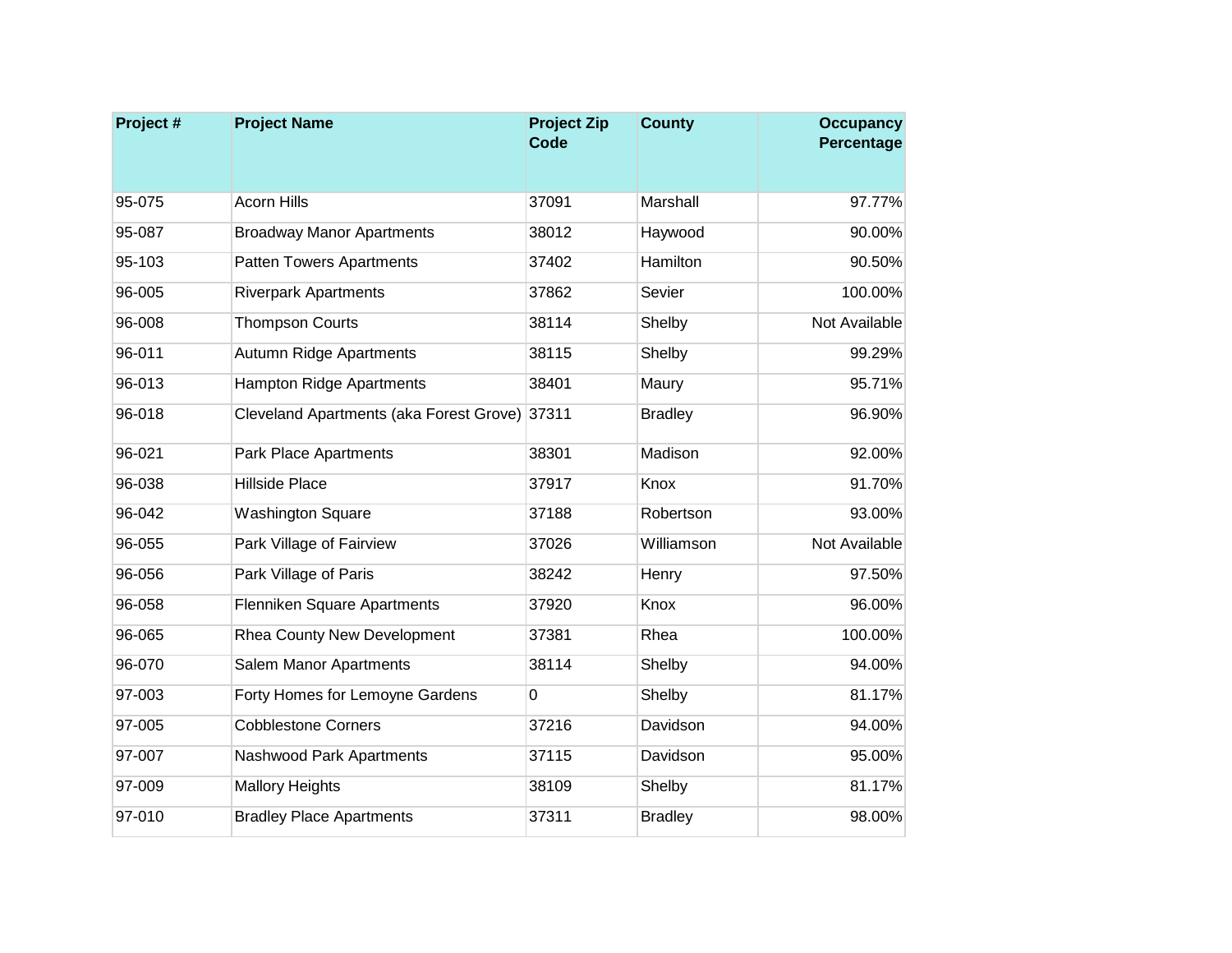| Project# | <b>Project Name</b>                   | <b>Project Zip</b><br><b>Code</b> | <b>County</b>  | <b>Occupancy</b><br>Percentage |
|----------|---------------------------------------|-----------------------------------|----------------|--------------------------------|
|          |                                       |                                   |                |                                |
| 97-011   | <b>Blue Ridge Apartments</b>          | 37601                             | Washington     | 78.80%                         |
| 97-012   | <b>Sixty Homes for Memphis</b>        | 00000                             | Shelby         | 81.17%                         |
| 97-016   | One South Place                       | 37920                             | Knox           | 94.00%                         |
| 97-026   | <b>Park Trace Apartments</b>          | 38301                             | Madison        | 96.00%                         |
| 97-028   | Parktowne Apartments                  | 37311                             | <b>Bradley</b> | 94.00%                         |
| 97-039   | Stoneybrooke Heights Apartments       | 37601                             | Washington     | 63.60%                         |
| 97-041   | <b>Spring Tree Villas Apartments</b>  | 37150                             | Macon          | 100.00%                        |
| 97-053   | Hiawassee Square Apartments (Phase I) | 37918                             | Knox           | 100.00%                        |
| 97-054   | <b>Bradford Square Apartments</b>     | 37760                             | Jefferson      | 96.00%                         |
| 97-058   | <b>Villages at Barkley Landing</b>    | 37813                             | Hamblen        | 88.00%                         |
| 97-106   | <b>Countryside North Apartments</b>   | 38133                             | Shelby         | 97.37%                         |
| 98-003   | <b>Cedar Pointe Apartments</b>        | 37187                             | Dickson        | 94.00%                         |
| 98-006   | One Wilcox Place                      | 37662                             | Sullivan       | 98.60%                         |
| 98-008   | <b>Striplin Place Apartments</b>      | 37725                             | Jefferson      | 96.00%                         |
| 98-010   | Argyle Avenue Senior                  | 37203                             | Davidson       | 97.00%                         |
| 98-012   | <b>Meadow Creek Apartments</b>        | 37863                             | Sevier         | 90.00%                         |
| 98-020   | Chicago Park Place Apartments         | 38107                             | Shelby         | 92.00%                         |
| 98-025   | Vine Hill Apartments                  | 37204                             | Davidson       | 100.00%                        |
| 98-026   | Park Village Apartments               | 37303                             | <b>McMinn</b>  | 93.00%                         |
| 98-027   | Wesley Forest Apartments (Phase I)    | 38109                             | Shelby         | 95.00%                         |
| 98-030   | <b>Granstaff Apartments</b>           | 37228                             | Davidson       | 94.00%                         |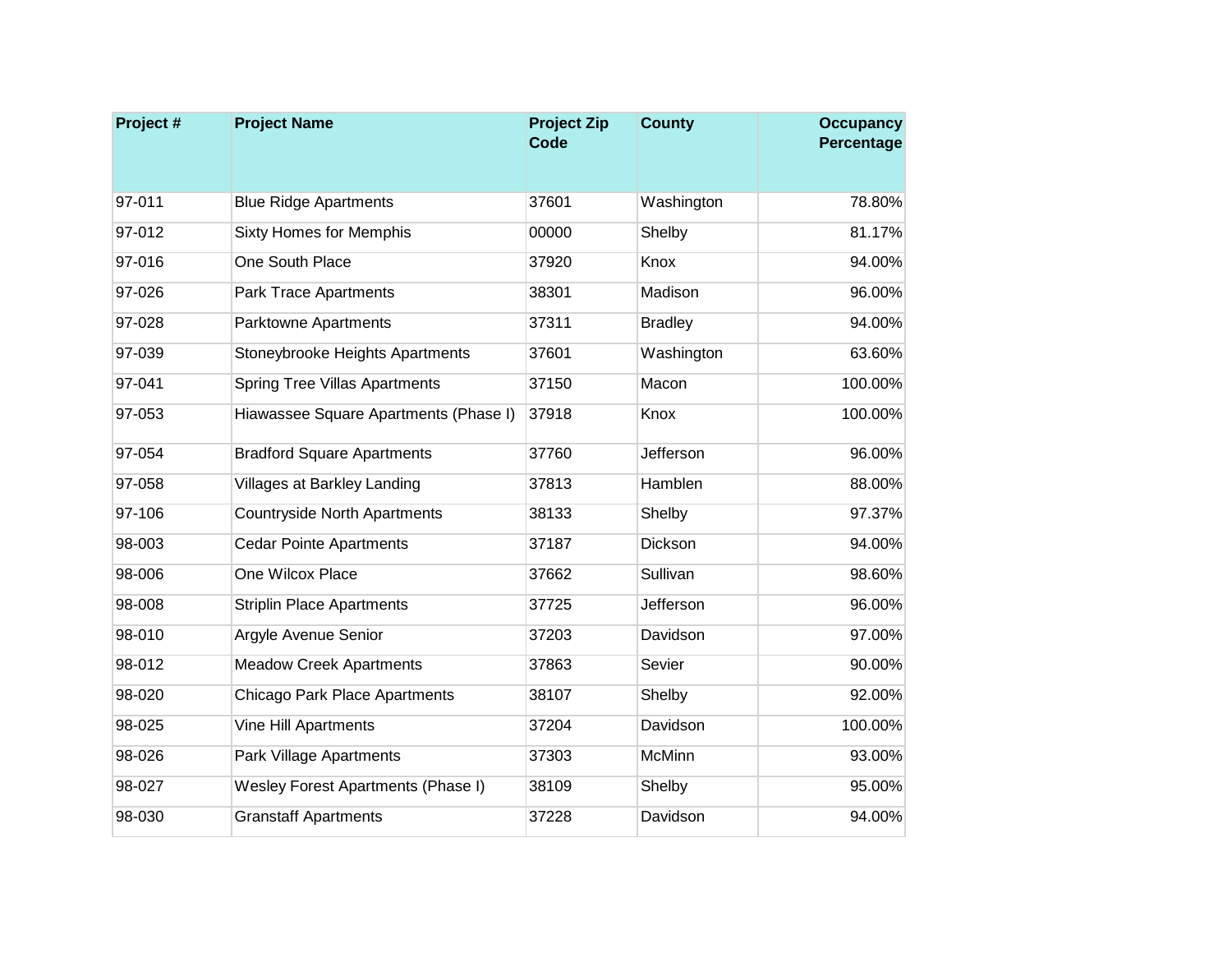| Project# | <b>Project Name</b>                          | <b>Project Zip</b><br><b>Code</b> | <b>County</b> | <b>Occupancy</b><br>Percentage |
|----------|----------------------------------------------|-----------------------------------|---------------|--------------------------------|
|          |                                              |                                   |               |                                |
| 98-032   | <b>Frisco Courts</b>                         | 38114                             | Shelby        | Not Available                  |
| 98-037   | <b>Hickory Hollow Senior Apartments</b>      | 38118                             | Shelby        | 98.00%                         |
| 98-041   | University Avenue Affordable Housing         | 37927                             | Knox          | 99.97%                         |
| 98-042   | <b>Dunhill Apartments</b>                    | 37919                             | Knox          | 97.30%                         |
| 98-043   | <b>Terrace View Townhomes</b>                | 38501                             | Putnam        | 95.65%                         |
| 98-053   | <b>Hill City Terrace</b>                     | 37405                             | Hamilton      | 94.40%                         |
| 98-054   | Dodson Avenue Apartments                     | 37411                             | Hamilton      | 92.50%                         |
| 98-059   | <b>Bellewood Park Apartments</b>             | 37206                             | Davidson      | 100.00%                        |
| 98-064   | <b>Alexmire Apartments</b>                   | 38106                             | Shelby        | 88.00%                         |
| 98-100   | <b>Park Ridge Apartments</b>                 | 38301                             | Madison       | 88.00%                         |
| 98-103   | Park at Hillside                             | 37203                             | Davidson      | Not Available                  |
| 98-104   | <b>Skyview Apartments</b>                    | 37209                             | Davidson      | 95.00%                         |
| 98-105   | <b>Riverbirch Valley Apartments</b>          | 37931                             | Knox          | 100.00%                        |
| 98-109   | Lapaloma Apartments                          | 38114                             | Shelby        | 98.00%                         |
| 99-004   | College Park Senior (aka Lemoyne<br>Gardens) | 38128                             | Shelby        | 88.75%                         |
| 99-006   | <b>Summercrest Apartments</b>                | 37918                             | Knox          | 95.00%                         |
| 99-010   | <b>Owens Place Townhomes</b>                 | 38103                             | Shelby        | 95.00%                         |
| 99-013   | <b>Ashton View Apartments</b>                | 37813                             | Hamblen       | 82.00%                         |
| 99-022   | <b>Braun Cove Apartments</b>                 | 38557                             | Cumberland    | 95.80%                         |
| 99-023   | <b>Russell Park Apartments</b>               | 37854                             | Roane         | 80.00%                         |
| 99-024   | <b>Willow Heights</b>                        | 38501                             | Putnam        | 100.00%                        |